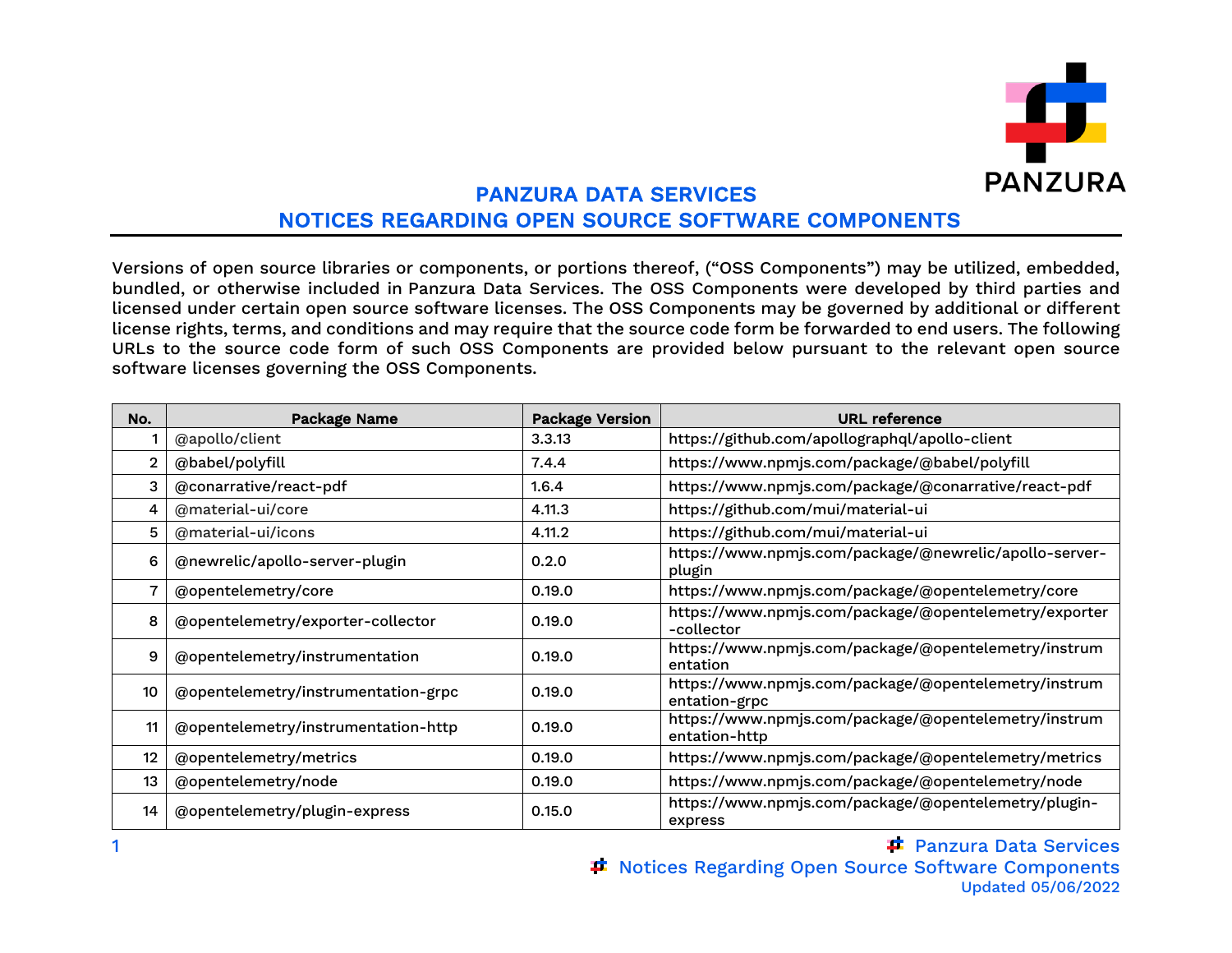| 15 | @opentelemetry/plugin-http       | 0.18.2   | https://www.npmjs.com/package/@opentelemetry/plugin-<br>http       |
|----|----------------------------------|----------|--------------------------------------------------------------------|
| 16 | @opentelemetry/plugin-https      | 0.18.2   | https://www.npmjs.com/package/@opentelemetry/plugin-<br>https      |
| 17 | @opentelemetry/plugin-react-load | 0.16.0   | https://www.npmjs.com/package/@opentelemetry/plugin-<br>react-load |
| 18 | @opentelemetry/tracing           | 0.19.0   | https://www.npmjs.com/package/@opentelemetry/tracing               |
| 19 | @reduxjs/toolkit                 | 1.5.1    | https://github.com/reduxjs/redux-toolkit                           |
| 20 | @storybook/addon-actions         | 3.3.14   | https://www.npmjs.com/package/@storybook/addon-<br>actions         |
| 21 | @storybook/react                 | 3.3.14   | https://www.npmjs.com/package/@storybook/react                     |
| 22 | @testing-library/jest-dom        | 5.11.4   | https://github.com/testing-library/jest-dom                        |
| 23 | @testing-library/react           | 11.1.0   | https://github.com/testing-library/react-testing-library           |
| 24 | @testing-library/user-event      | 12.1.10  | https://github.com/testing-library/user-event                      |
| 25 | @types/jest                      | 26.0.15  | https://github.com/DefinitelyTyped/DefinitelyTyped                 |
| 26 | @types/node                      | 12.0.0   | https://github.com/DefinitelyTyped/DefinitelyTyped                 |
| 27 | @types/react                     | 17.0.0   | https://github.com/DefinitelyTyped/DefinitelyTyped                 |
| 28 | @types/react-dom                 | 17.0.0   | https://github.com/DefinitelyTyped/DefinitelyTyped                 |
| 29 | adal                             | 1.2.2    | https://pypi.org/project/adal/                                     |
| 30 | amqplib                          | 0.5.5    | https://www.npmjs.com/package/amqplib                              |
| 31 | ansicolors                       | 0.3.2    | https://www.npmjs.com/package/ansicolors                           |
| 32 | ansistyles                       | 0.1.3    | https://www.npmjs.com/package/ansistyles                           |
| 33 | Apache Airflow                   | 1.10.10  | https://airflow.apache.org/                                        |
| 34 | Apache Zeppelin                  | 0.9.0    | https://zeppelin.apache.org/                                       |
| 35 | apache-livy                      | 0.7.0    | https://livy.incubator.apache.org/                                 |
| 36 | apollo-server                    | 2.22.2   | https://github.com/apollographql/apollo-server                     |
| 37 | apollo-server-express            | 2.25.0   | https://github.com/apollographql/apollo-server                     |
| 38 | aws-java-sdk-s3                  | 1.11.98  | https://aws.amazon.com/sdk-for-java/                               |
| 39 | awscli                           | 1.16.309 | https://pypi.org/project/awscli/                                   |
| 40 | axios                            | 0.21.1   | https://www.npmjs.com/package/axios                                |
| 41 | azure                            | 4.0.0    | https://pypi.org/project/azure/                                    |
| 42 | azure-applicationinsights        | 0.1.0    | https://pypi.org/project/azure-applicationinsights/                |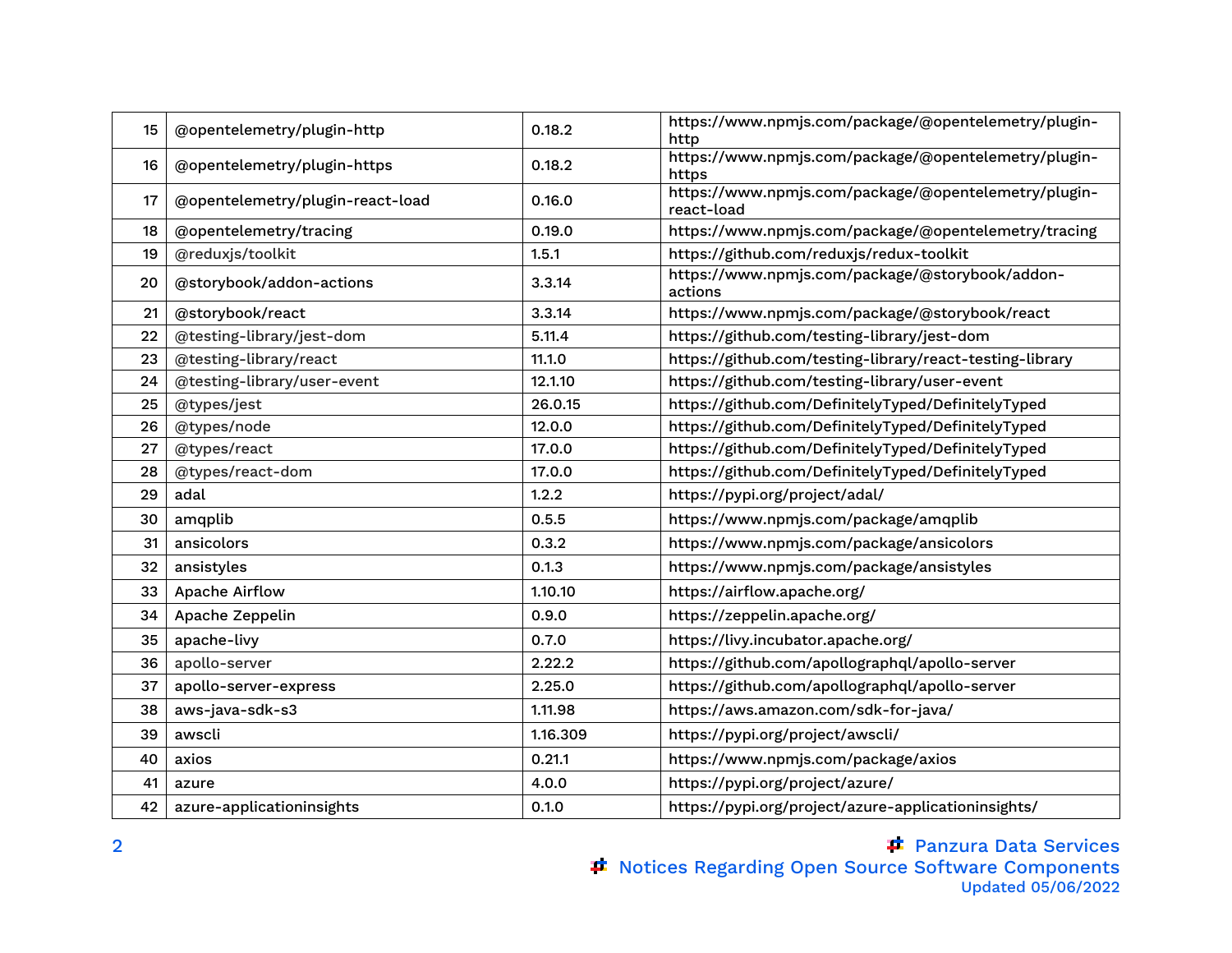| 43 | azure-batch                    | 4.1.3  | https://pypi.org/project/azure-batch/                    |
|----|--------------------------------|--------|----------------------------------------------------------|
| 44 | azure-common                   | 1.1.24 | https://pypi.org/project/azure-common/                   |
| 45 | azure-cosmosdb-nspkg           | 2.0.2  | https://pypi.org/project/azure-cosmosdb-nspkg/           |
| 46 | azure-cosmosdb-table           | 1.0.6  | https://pypi.org/project/azure-cosmosdb-table/           |
| 47 | azure-datalake-store           | 0.0.48 | https://pypi.org/project/azure-datalake-store/           |
| 48 | azure-eventgrid                | 1.3.0  | https://pypi.org/project/azure-eventgrid/                |
| 49 | azure-graphrbac                | 0.40.0 | https://pypi.org/project/azure-graphrbac/                |
| 50 | azure-keyvault                 | 1.1.0  | https://pypi.org/project/azure-keyvault/                 |
| 51 | azure-loganalytics             | 0.1.0  | https://pypi.org/project/azure-loganalytics/             |
| 52 | azure-mgmt                     | 4.0.0  | https://pypi.org/project/azure-mgmt/                     |
| 53 | azure-mgmt-advisor             | 1.0.1  | https://pypi.org/project/azure-mgmt-advisor/             |
| 54 | azure-mgmt-applicationinsights | 0.1.1  | https://pypi.org/project/azure-mgmt-applicationinsights/ |
| 55 | azure-mgmt-authorization       | 0.50.0 | https://pypi.org/project/azure-mgmt-authorization/       |
| 56 | azure-mgmt-batch               | 5.0.1  | https://pypi.org/project/azure-mgmt-batch/               |
| 57 | azure-mgmt-batchai             | 2.0.0  | https://pypi.org/project/azure-mgmt-batchai/             |
| 58 | azure-mgmt-billing             | 0.2.0  | https://pypi.org/project/azure-mgmt-billing/             |
| 59 | azure-mgmt-cdn                 | 3.1.0  | https://pypi.org/project/azure-mgmt-cdn/                 |
| 60 | azure-mgmt-cognitiveservices   | 3.0.0  | https://pypi.org/project/azure-mgmt-cognitiveservices/   |
| 61 | azure-mgmt-commerce            | 1.0.1  | https://pypi.org/project/azure-mgmt-commerce/            |
| 62 | azure-mgmt-compute             | 4.6.2  | https://pypi.org/project/azure-mgmt-compute/             |
| 63 | azure-mgmt-consumption         | 2.0.0  | https://pypi.org/project/azure-mgmt-consumption/         |
| 64 | azure-mgmt-containerinstance   | 1.5.0  | https://pypi.org/project/azure-mgmt-containerinstance/   |
| 65 | azure-mgmt-containerregistry   | 2.8.0  | https://pypi.org/project/azure-mgmt-containerregistry/   |
| 66 | azure-mgmt-containerservice    | 4.4.0  | https://pypi.org/project/azure-mgmt-containerservice/    |
| 67 | azure-mgmt-cosmosdb            | 0.4.1  | https://pypi.org/project/azure-mgmt-cosmosdb/            |
| 68 | azure-mgmt-datafactory         | 0.6.0  | https://pypi.org/project/azure-mgmt-datafactory/         |
| 69 | azure-mgmt-datalake-analytics  | 0.6.0  | https://pypi.org/project/azure-mgmt-datalake-analytics/  |
| 70 | azure-mgmt-datalake-nspkg      | 3.0.1  | https://pypi.org/project/azure-mgmt-datalake-nspkg/      |
| 71 | azure-mgmt-datalake-store      | 0.5.0  | https://pypi.org/project/azure-mgmt-datalake-store/      |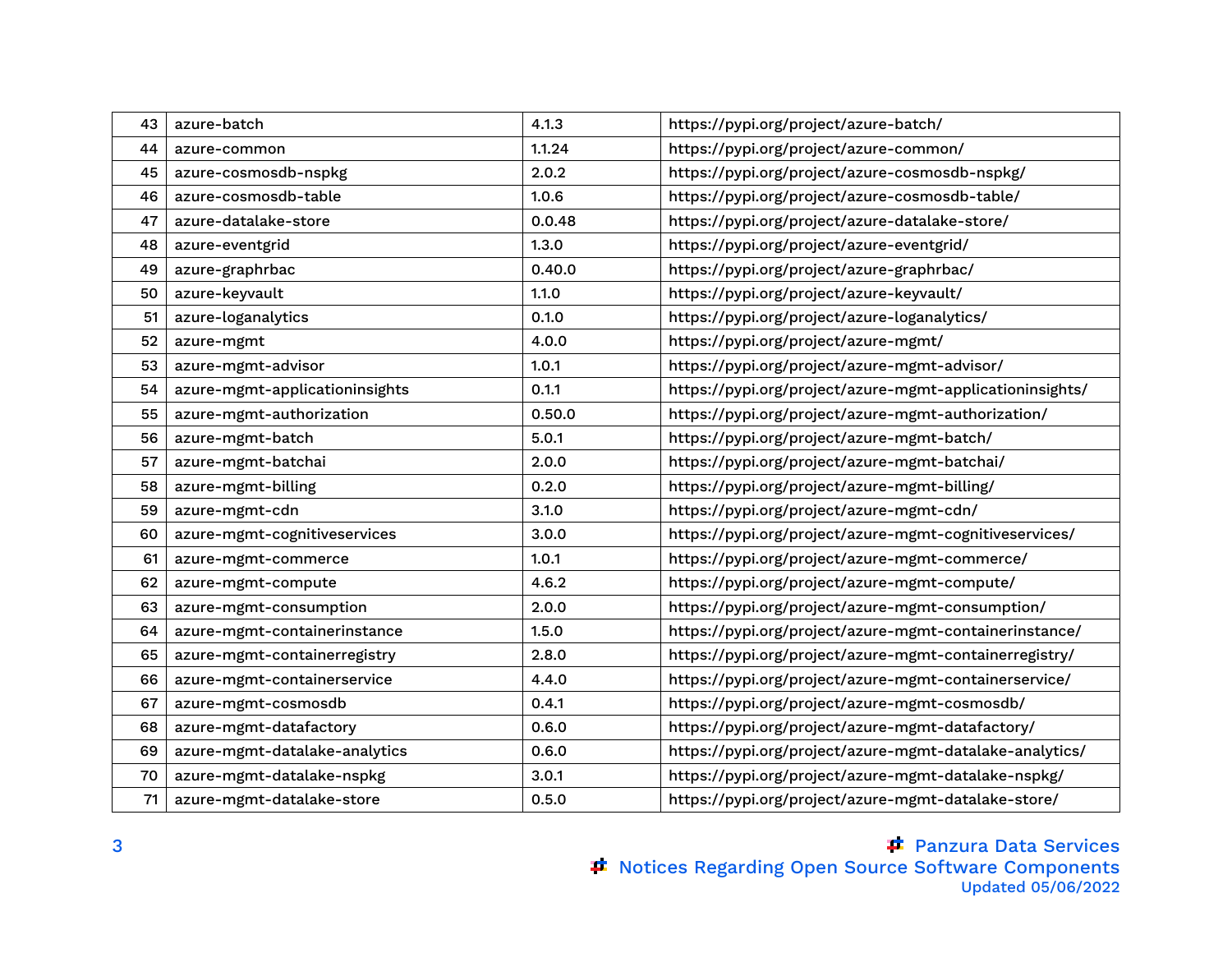| 72 | azure-mgmt-datamigration              | 1.0.0 | https://pypi.org/project/azure-mgmt-datamigration/                  |
|----|---------------------------------------|-------|---------------------------------------------------------------------|
| 73 | azure-mgmt-devspaces                  | 0.1.0 | https://pypi.org/project/azure-mgmt-devspaces/                      |
| 74 | azure-mgmt-devtestlabs                | 2.2.0 | https://pypi.org/project/azure-mgmt-devtestlabs/                    |
| 75 | azure-mgmt-dns                        | 2.1.0 | https://pypi.org/project/azure-mgmt-dns/                            |
| 76 | azure-mgmt-eventgrid                  | 1.0.0 | https://pypi.org/project/azure-mgmt-eventgrid/                      |
| 77 | azure-mgmt-eventhub                   | 2.6.0 | https://pypi.org/project/azure-mgmt-eventhub/                       |
| 78 | azure-mgmt-hanaonazure                | 0.1.1 | https://pypi.org/project/azure-mgmt-hanaonazure/                    |
| 79 | azure-mgmt-iotcentral                 | 0.1.0 | https://pypi.org/project/azure-mgmt-iotcentral/                     |
| 80 | azure-mgmt-iothub                     | 0.5.0 | https://pypi.org/project/azure-mgmt-iothub/                         |
| 81 | azure-mgmt-iothubprovisioningservices | 0.2.0 | https://pypi.org/project/azure-mgmt-<br>iothubprovisioningservices/ |
| 82 | azure-mgmt-keyvault                   | 1.1.0 | https://pypi.org/project/azure-mgmt-keyvault/                       |
| 83 | azure-mgmt-loganalytics               | 0.2.0 | https://pypi.org/project/azure-mgmt-loganalytics/                   |
| 84 | azure-mgmt-logic                      | 3.0.0 | https://pypi.org/project/azure-mgmt-logic/                          |
| 85 | azure-mgmt-machinelearningcompute     | 0.4.1 | https://pypi.org/project/azure-mgmt-<br>machinelearningcompute/     |
| 86 | azure-mgmt-managementgroups           | 0.1.0 | https://pypi.org/project/azure-mgmt-managementgroups/               |
| 87 | azure-mgmt-managementpartner          | 0.1.1 | https://pypi.org/project/azure-mgmt-managementpartner/              |
| 88 | azure-mgmt-maps                       | 0.1.0 | https://pypi.org/project/azure-mgmt-maps/                           |
| 89 | azure-mgmt-marketplaceordering        | 0.1.0 | https://pypi.org/project/azure-mgmt-marketplaceordering/            |
| 90 | azure-mgmt-media                      | 1.0.0 | https://pypi.org/project/azure-mgmt-media/                          |
| 91 | azure-mgmt-monitor                    | 0.5.2 | https://pypi.org/project/azure-mgmt-monitor/                        |
| 92 | azure-mgmt-msi                        | 0.2.0 | https://pypi.org/project/azure-mgmt-msi/                            |
| 93 | azure-mgmt-network                    | 2.7.0 | https://pypi.org/project/azure-mgmt-network/                        |
| 94 | azure-mgmt-notificationhubs           | 2.1.0 | https://pypi.org/project/azure-mgmt-notificationhubs/               |
| 95 | azure-mgmt-nspkg                      | 3.0.2 | https://pypi.org/project/azure-mgmt-nspkg/                          |
| 96 | azure-mgmt-policyinsights             | 0.1.0 | https://pypi.org/project/azure-mgmt-policyinsights/                 |
| 97 | azure-mgmt-powerbiembedded            | 2.0.0 | https://pypi.org/project/azure-mgmt-powerbiembedded/                |
| 98 | azure-mgmt-rdbms                      | 1.9.0 | https://pypi.org/project/azure-mgmt-rdbms/                          |
| 99 | azure-mgmt-recoveryservices           | 0.3.0 | https://pypi.org/project/azure-mgmt-recoveryservices/               |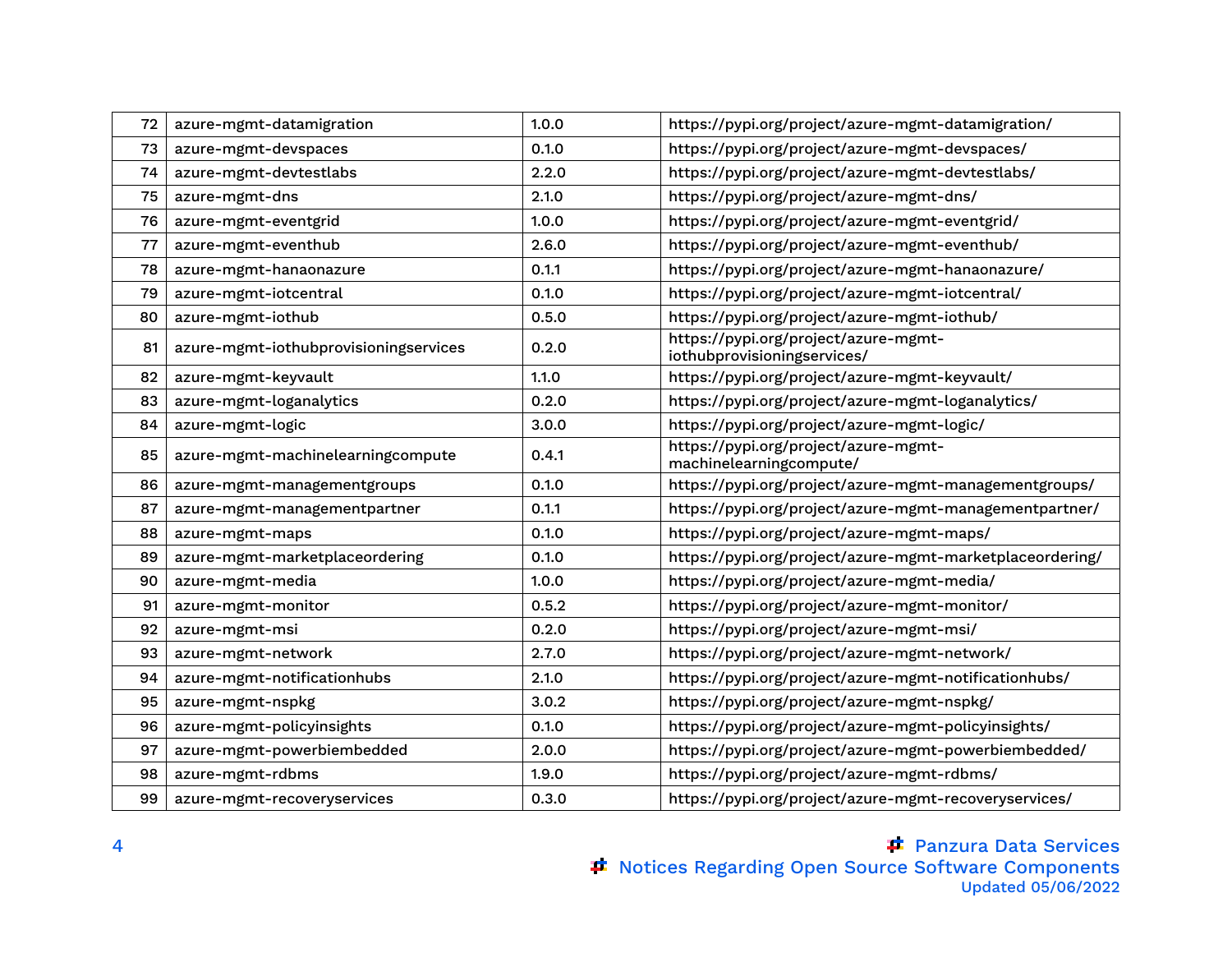| 100 | azure-mgmt-recoveryservicesbackup | 0.3.0   | https://pypi.org/project/azure-mgmt-<br>recoveryservicesbackup/ |
|-----|-----------------------------------|---------|-----------------------------------------------------------------|
| 101 | azure-mgmt-redis                  | 5.0.0   | https://pypi.org/project/azure-mgmt-redis/                      |
| 102 | azure-mgmt-relay                  | 0.1.0   | https://pypi.org/project/azure-mgmt-relay/                      |
| 103 | azure-mgmt-reservations           | 0.2.1   | https://pypi.org/project/azure-mgmt-reservations/               |
| 104 | azure-mgmt-resource               | 2.2.0   | https://pypi.org/project/azure-mgmt-resource/                   |
| 105 | azure-mgmt-scheduler              | 2.0.0   | https://pypi.org/project/azure-mgmt-scheduler/                  |
| 106 | azure-mgmt-search                 | 2.1.0   | https://pypi.org/project/azure-mgmt-search/                     |
| 107 | azure-mgmt-servicebus             | 0.5.3   | https://pypi.org/project/azure-mgmt-servicebus/                 |
| 108 | azure-mgmt-servicefabric          | 0.2.0   | https://pypi.org/project/azure-mgmt-servicefabric/              |
| 109 | azure-mgmt-signalr                | 0.1.1   | https://pypi.org/project/azure-mgmt-signalr/                    |
| 110 | azure-mgmt-sql                    | 0.9.1   | https://pypi.org/project/azure-mgmt-sql/                        |
| 111 | azure-mgmt-storage                | 2.0.0   | https://pypi.org/project/azure-mgmt-storage/                    |
| 112 | azure-mgmt-subscription           | 0.2.0   | https://pypi.org/project/azure-mgmt-subscription/               |
| 113 | azure-mgmt-trafficmanager)        | 0.50.0  | https://pypi.org/project/azure-mgmt-trafficmanager/             |
| 114 | azure-mgmt-web                    | 0.35.0  | https://pypi.org/project/azure-mgmt-web/                        |
| 115 | azure-nspkg                       | 3.0.2   | https://pypi.org/project/azure-nspkg/                           |
| 116 | azure-servicebus                  | 0.21.1  | https://pypi.org/project/azure-servicebus/                      |
| 117 | azure-servicefabric               | 6.3.0.0 | https://pypi.org/project/azure-servicefabric/                   |
| 118 | azure-servicemanagement-legacy    | 0.20.6  | https://pypi.org/project/azure-servicemanagement-legacy/        |
| 119 | azure-storage-blob                | 1.5.0   | https://pypi.org/project/azure-storage-blob/                    |
| 120 | azure-storage-common              | 1.4.2   | https://pypi.org/project/azure-storage-common/                  |
| 121 | azure-storage-file                | 1.4.0   | https://pypi.org/project/azure-storage-file/                    |
| 122 | azure-storage-nspkg               | 3.1.0   | https://pypi.org/project/azure-storage-nspkg/                   |
| 123 | azure-storage-queue               | 1.4.0   | https://pypi.org/project/azure-storage-queue/                   |
| 124 | babel-loader                      | 8.0.6   | https://www.npmjs.com/package/babel-loader                      |
| 125 | babel-polyfill                    | 6.26.0  | https://www.npmjs.com/package/babel-polyfill                    |
| 126 | backports.ssl-match-hostname      | 3.5.0.1 | https://pypi.org/project/backports.ssl_match_hostname/          |
| 127 | bcrypt                            | 3.1.7   | https://pypi.org/project/bcrypt/                                |
| 128 | body-parser                       | 1.18.2  | https://www.npmjs.com/package/body-parser                       |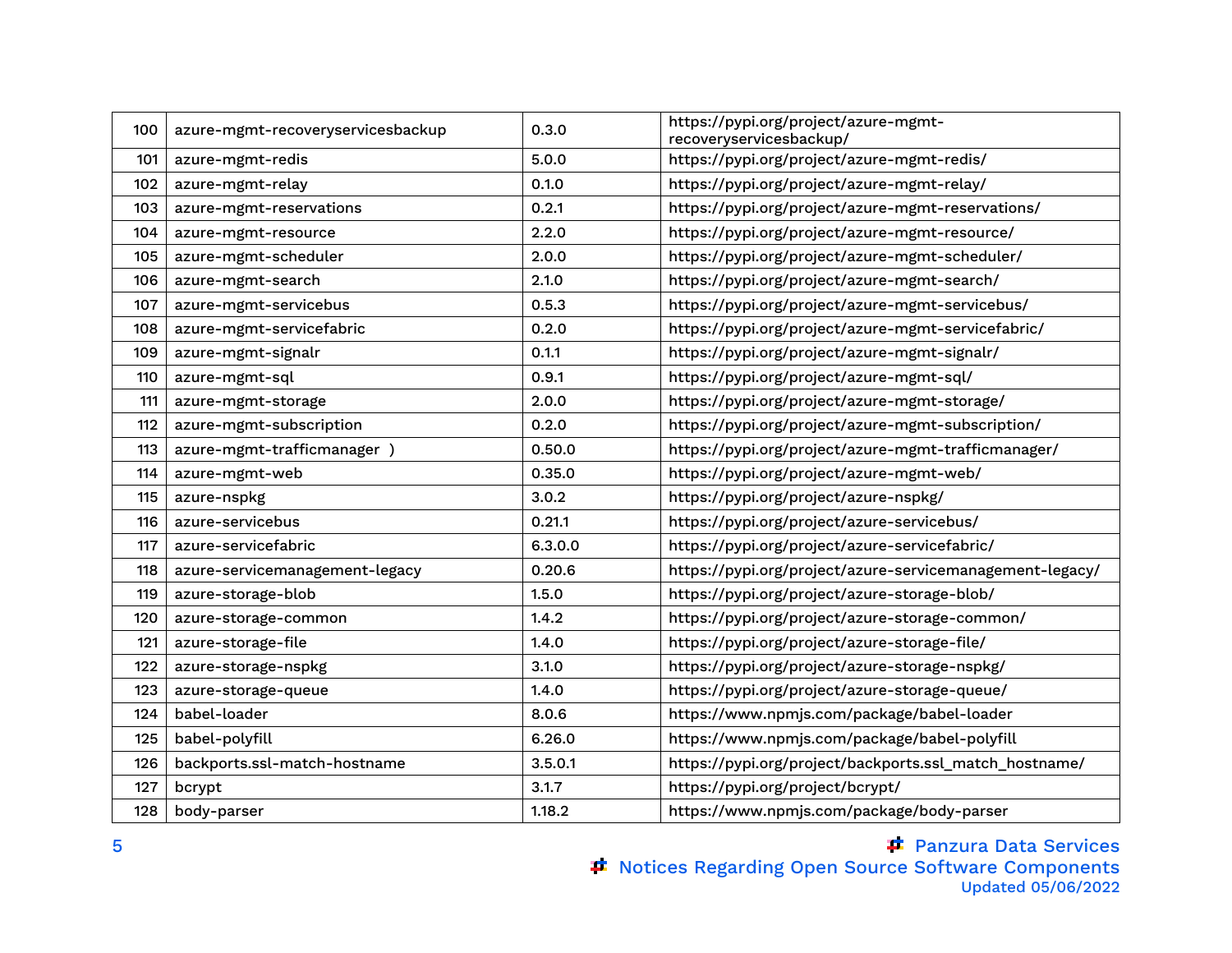| 129 | boto                       | 2.49.0                                                                                      | https://pypi.org/project/boto/                                                         |
|-----|----------------------------|---------------------------------------------------------------------------------------------|----------------------------------------------------------------------------------------|
| 130 | boto3                      | 1.10.45                                                                                     | https://pypi.org/project/boto3/                                                        |
| 131 | botocore                   | 1.13.45                                                                                     | https://pypi.org/project/botocore/                                                     |
| 132 | braft-editor               | 2.2.10                                                                                      | https://www.npmjs.com/package/braft-editor                                             |
| 133 | bunyan                     | 1.8.12                                                                                      | https://www.npmjs.com/package/bunyan                                                   |
| 134 | cachetools                 | 4.0.0                                                                                       | https://pypi.org/project/cachetools/                                                   |
| 135 | Calico                     | 3.10.1                                                                                      | https://github.com/projectcalico/calico                                                |
| 136 | canvg                      | 3.0.7                                                                                       | https://www.npmjs.com/package/canvg                                                    |
| 137 | Cassandra                  | 3.11.3                                                                                      | http://cassandra.apache.org/                                                           |
| 138 | cassandra-driver           | 3.14.0                                                                                      | https://pypi.org/project/cassandra-driver/                                             |
| 139 | cassandra-driver-core      | $1.0.0 - 1$                                                                                 | https://github.com/datastax/java-driver                                                |
| 140 | cassandra-driver-mapping   | 3.6.0                                                                                       | https://mvnrepository.com/artifact/com.datastax.cassandra<br>/cassandra-driver-mapping |
| 141 | CentOS                     | 7.6.1811                                                                                    | https://www.centos.org/                                                                |
| 142 | certifi                    | 2019.11.28                                                                                  | https://pypi.org/project/certifi/                                                      |
| 143 | cffi                       | 1.13.2                                                                                      | https://pypi.org/project/cffi/                                                         |
| 144 | chalk                      | 2.4.2                                                                                       | https://www.npmjs.com/package/chalk                                                    |
| 145 | chance                     | 1.1.4                                                                                       | https://www.npmjs.com/package/chance                                                   |
| 146 | chardet                    | 3.0.4                                                                                       | https://pypi.org/project/chardet/                                                      |
| 147 | Click                      | 7.0.0                                                                                       | https://pypi.org/project/click/                                                        |
| 148 | cloud.google.com/go        | v0.26.0, v0.34.0,<br>v0.50.1, v0.45.1,<br>v0.34.0, v0.34.0,<br>v0.38.0, v0.34.0,<br>v0.34.0 | https://pkg.go.dev/cloud.google.com/go                                                 |
| 149 | cloud.google.com/go/pubsub | v1.0.1                                                                                      | https://pkg.go.dev/cloud.google.com/go/pubsub                                          |
| 150 | clsx                       | 1.1.1                                                                                       | https://github.com/lukeed/clsx                                                         |
| 151 | color                      | 3.0.0                                                                                       | https://www.npmjs.com/package/color                                                    |
| 152 | colorama                   | 0.4.1                                                                                       | https://pypi.org/project/colorama/                                                     |
| 153 | commons-beanutils          | 1.9.2                                                                                       | http://commons.apache.org/proper/commons-beanutils/                                    |
| 154 | commons-codec              | 1.11.0                                                                                      | https://commons.apache.org/proper/commons-codec/                                       |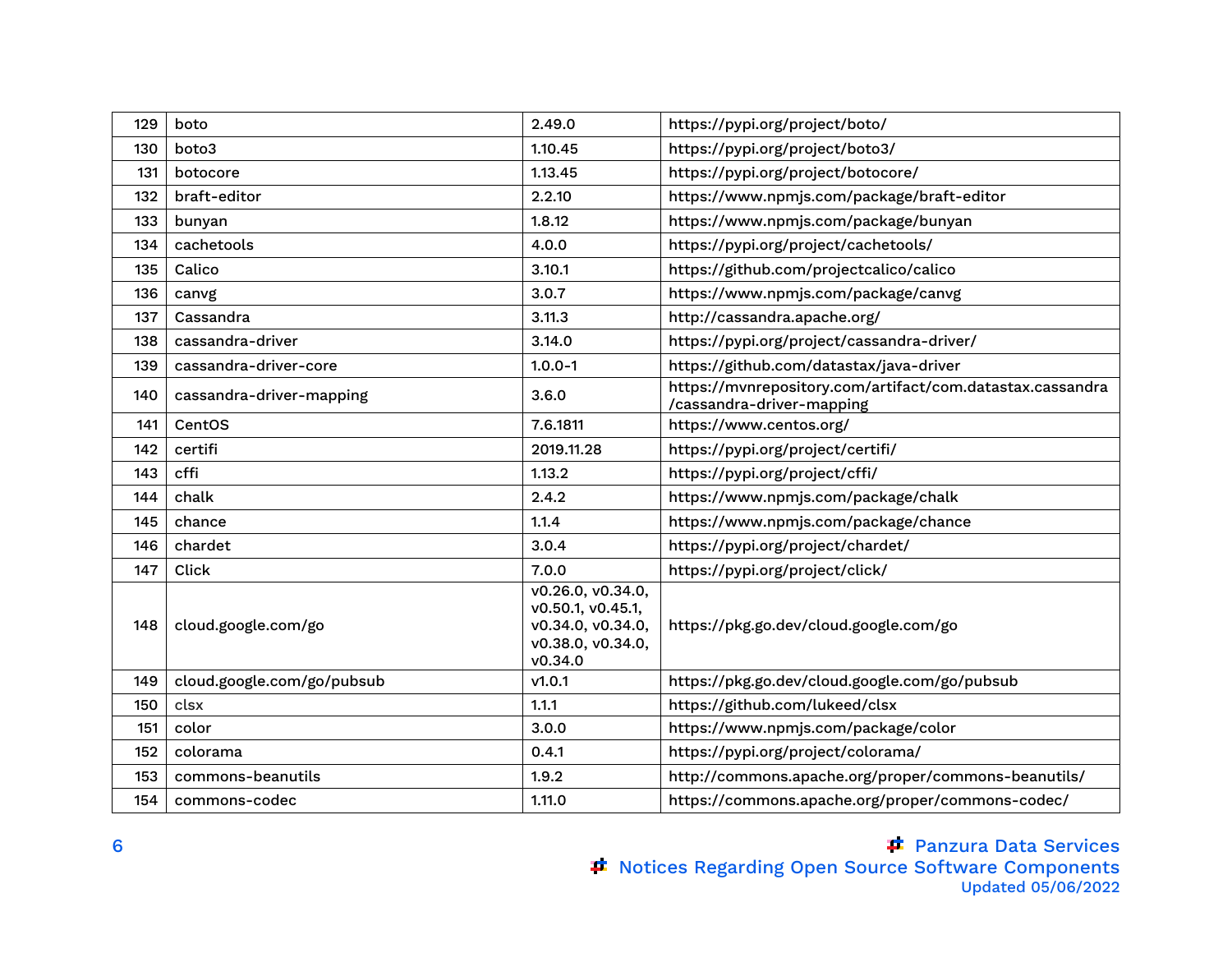| 155 | commons-collections     | 3.2.2                             | https://commons.apache.org/proper/commons-collections/ |
|-----|-------------------------|-----------------------------------|--------------------------------------------------------|
| 156 | commons-crypto          | 1.0.0                             | https://commons.apache.org/proper/commons-crypto/      |
| 157 | commons-io              | 2.5.0                             | https://commons.apache.org/proper/commons-io/          |
| 158 | commons-logging         | 1.2.0                             | http://commons.apache.org/proper/commons-logging/      |
| 159 | commons-validator       | 1.6.0                             | https://commons.apache.org/proper/commons-validator/   |
| 160 | cookie                  | 0.4.0                             | https://www.npmjs.com/package/cookie                   |
| 161 | copy-to-clipboard       | 3.0.8                             | https://www.npmjs.com/package/copy-to-clipboard        |
| 162 | <b>CoreDNS</b>          | 1.2.6                             | https://github.com/coredns/coredns                     |
| 163 | cron-utils              | 2.2.3                             | https://github.com/jmrozanec/cron-utils                |
| 164 | crontab                 | 0.22.6                            | https://pypi.org/project/crontab/                      |
| 165 | cross-env               | 5.1.1                             | https://www.npmjs.com/package/cross-env                |
| 166 | cryptography            | 2.8.0                             | https://pypi.org/project/cryptography/                 |
| 167 | dataloader              | 1.3.0                             | https://www.npmjs.com/package/dataloader               |
| 168 | date-fns                | 1.30.1                            | https://www.npmjs.com/package/date-fns                 |
| 169 | dnsmasq                 | 1.0.5                             | https://github.com/imp/dnsmasq                         |
| 170 | dnspython               | 1.16.0                            | https://pypi.org/project/dnspython/                    |
| 171 | Docker CE               | 19.3.2                            | https://github.com/docker/docker-ce                    |
| 172 | docopt                  | 0.6.2                             | https://pypi.org/project/docopt/                       |
| 173 | docutils                | 0.15.2                            | https://pypi.org/project/docutils/                     |
| 174 | downloadjs              | 1.4.7                             | https://www.npmjs.com/package/downloadjs               |
| 175 | dropwizard-core         | 1.6.0                             | https://www.dropwizard.io/en/stable/manual/core.html   |
| 176 | dropwizard-shiro        | 0.1.54                            | https://github.com/silb/dropwizard-shiro               |
| 177 | dropwizard-swagger      | 1.0.0                             | https://github.com/smoketurner/dropwizard-swagger      |
| 178 | dropwizard-web-security | 1.1.0                             | https://github.com/palantir/dropwizard-web-security    |
| 179 | elastic-apm-node        | 3.5.0                             | https://www.npmjs.com/package/elastic-apm-node         |
| 180 | elastic.v6              | v6.2.37+incomp<br>atible, v7.0.31 | https://github.com/olivere/elastic                     |
| 181 | elastic.v6              | v6.2.23                           | https://github.com/olivere/elastic                     |
| 182 | Elasticsearch           | 6.5.4                             | https://www.elastic.co/elasticsearch                   |
| 183 | elasticsearch           | 6.3.1                             | https://pypi.org/project/elasticsearch/                |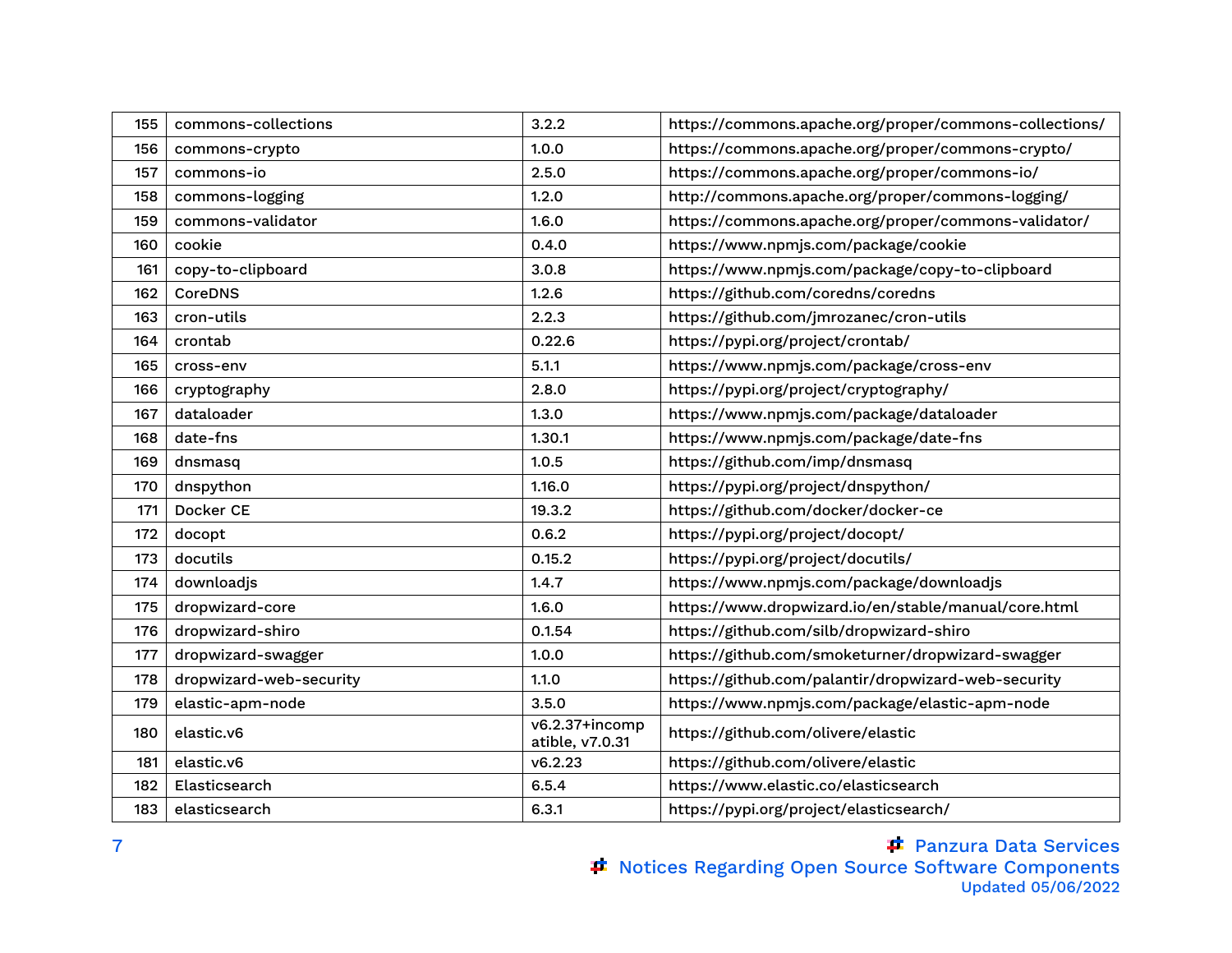| 184 | emotion                           | 9.2.12                                                                                                                                                  | https://www.npmjs.com/package/emotion                |
|-----|-----------------------------------|---------------------------------------------------------------------------------------------------------------------------------------------------------|------------------------------------------------------|
| 185 | emotion-theming                   | 9.2.9                                                                                                                                                   | https://www.npmjs.com/package/emotion-theming        |
| 186 | enum34                            | 1.1.6                                                                                                                                                   | https://pypi.org/project/enum34/                     |
| 187 | eslint-config-react-app           | 6.0.0                                                                                                                                                   | https://github.com/facebook/create-react-app         |
| 188 | Etcd                              | 3.2.24                                                                                                                                                  | https://github.com/etcd-io/etcd                      |
| 189 | excelize                          | V1.4.1                                                                                                                                                  | github.com/360EntSecGroup-Skylar/excelize            |
| 190 | express                           | 4.17.1                                                                                                                                                  | https://github.com/expressjs/express                 |
| 191 | express-graphql                   | 0.6.11                                                                                                                                                  | https://www.npmjs.com/package/express-graphql        |
| 192 | express-http-proxy                | 1.1.0                                                                                                                                                   | https://www.npmjs.com/package/express-http-proxy     |
| 193 | Fabric                            | 1.14.0                                                                                                                                                  | https://pypi.org/project/fabric/                     |
| 194 | Filebeat                          | 6.5.4                                                                                                                                                   | https://www.elastic.co/beats                         |
| 195 | Flask                             | 1.1.1                                                                                                                                                   | https://pypi.org/project/Flask/                      |
| 196 | framework-x                       | 0.1.44                                                                                                                                                  | https://www.npmjs.com/package/framework-x            |
| 197 | framework-x-redux                 | 0.0.1                                                                                                                                                   | https://www.npmjs.com/package/framework-x-redux      |
| 198 | futures                           | 3.3.0                                                                                                                                                   | https://pypi.org/project/futures/                    |
| 199 | ginkgo                            | v1.12.0                                                                                                                                                 | github.com/onsi/ginkgo                               |
| 200 | github.com/alecthomas/template    | v0.0.0                                                                                                                                                  | https://github.com/alecthomas/template               |
| 201 | github.com/aokoli/goutils         | V1.1.0                                                                                                                                                  | https://github.com/Masterminds/goutils               |
| 202 | github.com/asaskevich/govalidator | V0.0.0                                                                                                                                                  | https://github.com/asaskevich/govalidator            |
| 203 | github.com/aws/aws-sdk-go         | v0.18.0, v1.15.31,<br>v1.16.26, v1.17.7,<br>v1.23.1, v1.25.8,<br>v1.27.0, v1.31.12,<br>v1.33.2, v1.33.6,<br>V1.34.13,<br>v1.34.32,<br>v1.36.26, v1.38.3 | github.com/aws/aws-sdk-go                            |
| 204 | github.com/axetroy/go-fs          | v1.0.0                                                                                                                                                  | https://github.com/axetroy/go-fs                     |
| 205 | github.com/beevik/etree           | V1.0.2                                                                                                                                                  | https://github.com/beevik/etree                      |
| 206 | github.com/beorn7/perks           | v1.0.1                                                                                                                                                  | github.com/beorn7/perks                              |
| 207 | github.com/beorn7/perks/quantile  | v0.0.0                                                                                                                                                  | https://github.com/beorn7/perks/tree/master/quantile |
| 208 | github.com/boombuler/barcode      | V1.0.1                                                                                                                                                  | https://github.com/boombuler/barcode                 |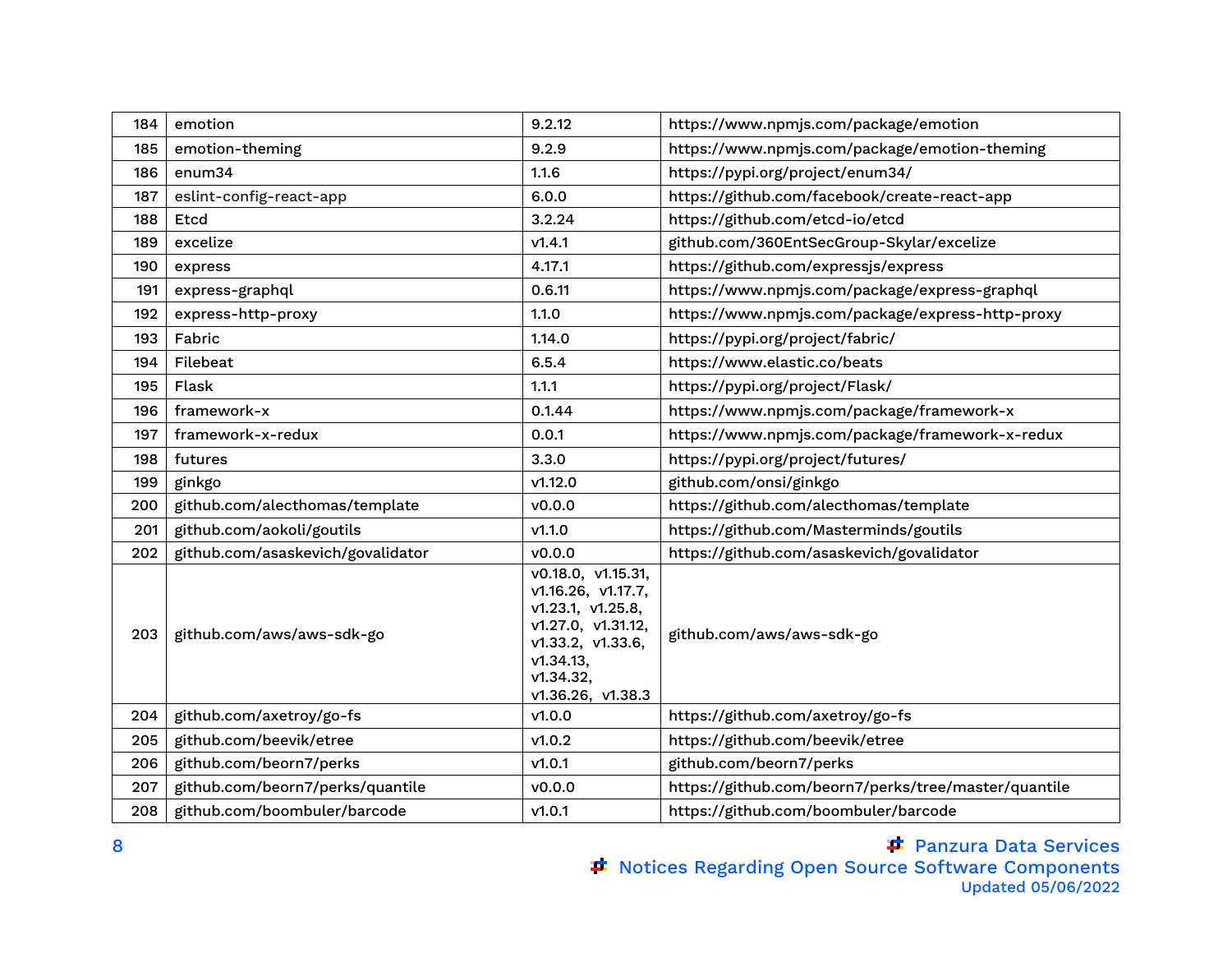| 209 | github.com/bradfitz/gomemcache/memcache | v0.0.0                                     | https://github.com/bradfitz/gomemcache/tree/master/mem<br>cache |
|-----|-----------------------------------------|--------------------------------------------|-----------------------------------------------------------------|
| 210 | github.com/buger/jsonparser             | v0.0.0                                     | https://github.com/buger/jsonparser                             |
| 211 | github.com/BurntSushi/toml              | V0.0.0, V0.3.0,<br>v0.3.0, v0.3.1,<br>v128 | https://github.com/BurntSushi/toml                              |
| 212 | github.com/BurntSushi/toml              | v0.4.1                                     | https://github.com/BurntSushi/toml                              |
| 213 | github.com/bwmarrin/snowflake           | v0.3.1                                     | github.com/bwmarrin/snowflake                                   |
| 214 | github.com/campoy/embedmd               | V0.0.0                                     | https://github.com/campoy/embedmd                               |
| 215 | github.com/cespare/xxhash/v2            | V2.1.1                                     | github.com/cespare/xxhash                                       |
| 216 | github.com/client9/misspell             | v0.3.4, v0.3.5                             | https://github.com/client9/misspell                             |
| 217 | github.com/coreos/go-oidc               | V2.1.0                                     | https://github.com/coreos/go-oidc                               |
| 218 | github.com/crewjam/saml                 | V0.0.0                                     | https://github.com/crewjam/saml                                 |
| 219 | github.com/DATA-DOG/go-sqlmock          | v1.5.0                                     | https://github.com/DATA-DOG/go-sqlmock                          |
| 220 | github.com/DataDog/zstd                 | V0.0.0                                     | https://github.com/DataDog/zstd                                 |
| 221 | github.com/davecgh/go-spew              | v1.1.2                                     | github.com/davecgh/go-spew                                      |
| 222 | github.com/davecgh/go-spew/spew         | V1.1.0, V1.1.1                             | https://github.com/davecgh/go-spew/tree/master/spew             |
| 223 | github.com/dchest/pbkdf2                | V0.0.0                                     | https://github.com/dchest/pbkdf2                                |
| 224 | github.com/dgrijalva/jwt-go             | v3.2.0, v3.2.1                             | https://github.com/dgrijalva/jwt-go                             |
| 225 | github.com/dlclark/regexp2              | V1.1.7                                     | https://github.com/dlclark/regexp2                              |
| 226 | github.com/docker/spdystream            | v.0.0.0                                    | https://github.com/moby/spdystream                              |
| 227 | github.com/dustin/go-broadcast          | v.0.0.0, v1.0.0                            | https://github.com/dustin/go-broadcast                          |
| 228 | github.com/eapache/go-resiliency        | V1.2.1                                     | github.com/eapache/go-resiliency                                |
| 229 | github.com/eapache/go-xerial-snappy     | v0.0.0                                     | github.com/eapache/go-xerial-snappy                             |
| 230 | github.com/eapache/queue                | V1.1.1                                     | github.com/eapache/queue                                        |
| 231 | github.com/gavv/httpexpect/v2           | V2.3.1                                     | https://github.com/gavv/httpexpect/                             |
| 232 | github.com/ghodss/yaml                  | v0.0.0, v1.0.0,<br>V1.0.1                  | https://github.com/ghodss/yaml                                  |
| 233 | github.com/gin-contrib/cache            | V1.1.1                                     | https://github.com/gin-contrib/cache                            |
| 234 | github.com/gin-contrib/pprof            | v1.2.1, v1.3.0,<br>V1.3.0, V1.2.2          | https://github.com/gin-contrib/pprof                            |
| 235 | github.com/gin-contrib/sessions         | V0.0.0                                     | https://github.com/gin-contrib/sessions                         |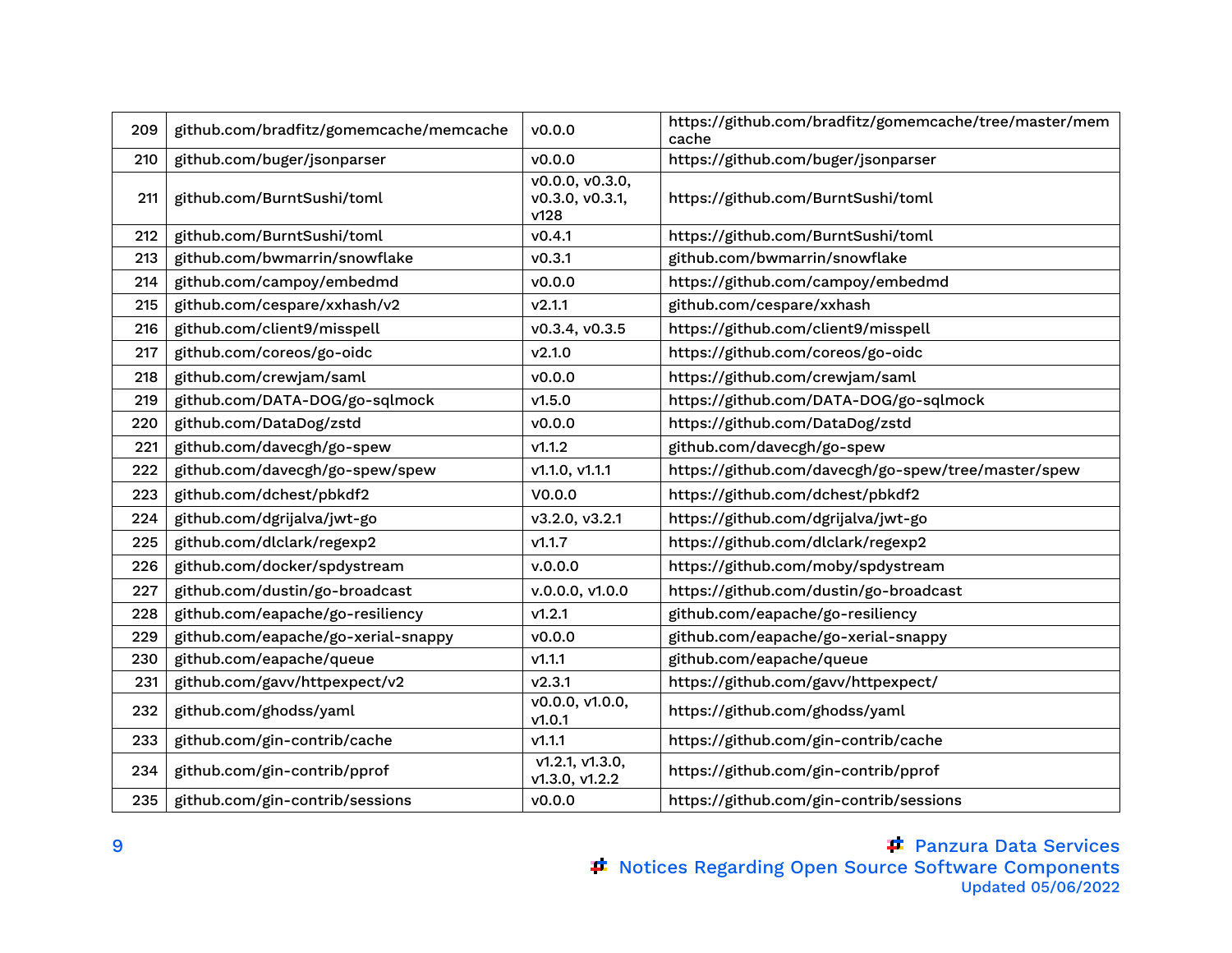| 236 | github.com/gin-contrib/sse                        | v0.0.0, v0.1.0                                                                                                                        | https://github.com/gin-contrib/sse            |
|-----|---------------------------------------------------|---------------------------------------------------------------------------------------------------------------------------------------|-----------------------------------------------|
| 237 | github.com/gin-gonic/autotls                      | v0.0.0                                                                                                                                | https://github.com/gin-gonic/autotls          |
| 238 | github.com/gin-gonic/gin                          | v1.7.1                                                                                                                                | https://github.com/gin-gonic/gin              |
| 239 | github.com/go-errors/errors                       | V1.0.2                                                                                                                                | https://github.com/go-errors/errors           |
| 240 | github.com/go-ini/ini                             | v1.25                                                                                                                                 | https://github.com/go-ini/ini                 |
| 241 | github.com/go-openapi/jsonpointer                 | v0.0.0, v0.17.0,<br>v0.18.0, v0.19.0,<br>v0.19.2, v0.19.3,<br>v0.19.5                                                                 | https://github.com/go-openapi/jsonpointer     |
| 242 | github.com/go-openapi/jsonreference               | v0.0.0, v0.17.0,<br>v0.18.0, v0.19.0,<br>v0.19.2, v0.19.3,<br>v0.19.4, v0.19.5,<br>v0.19.6                                            | https://github.com/go-openapi/jsonreference   |
| 243 | github.com/go-openapi/spec                        | v0.0.0, v0.17.0,<br>v0.17.2, v0.18.0,<br>v0.19.0, v0.19.1,<br>v0.19.14, v0.19.2,<br>v0.19.4, v0.19.5,<br>v0.19.6, v0.19.7,<br>v0.20.3 | https://github.com/go-openapi/spec            |
| 244 | github.com/go-openapi/swag                        | v0.18.1                                                                                                                               | https://github.com/go-openapi/swag            |
| 245 | github.com/go-ozzo/ozzo-validation                | V3.6.0                                                                                                                                | https://github.com/go-ozzo/ozzo-validation    |
| 246 | github.com/go-playground/locales                  | v0.13.0                                                                                                                               | github.com/go-playground/locales              |
| 247 | github.com/go-playground/universal-<br>translator | v0.17.0                                                                                                                               | github.com/go-playground/universal-translator |
| 248 | github.com/go-playground/validator/v10            | v10.4.1                                                                                                                               | github.com/go-playground/validator            |
| 249 | github.com/go-redis/redis                         | v6.15.9                                                                                                                               | https://github.com/go-redis/redis             |
| 250 | github.com/go-sql-driver/mysql                    | V1.6                                                                                                                                  | https://github.com/go-sql-driver/mysql        |
| 251 | github.com/go-stack/stack                         | V1.8.0                                                                                                                                | https://github.com/go-stack/stack             |
| 252 | github.com/gocql/gocql                            | v0.0.0, v1.3.1,<br>v1.5.01                                                                                                            | https://github.com/gocql/gocql                |
| 253 | github.com/gofrs/uuid                             | V3.2.0                                                                                                                                | https://github.com/gofrs/uuid                 |
| 254 | github.com/gogo/protobuf                          | v0.0.0, v1.1.0,<br>v1.1.1, v1.2.0,                                                                                                    | https://github.com/gogo/protobuf/             |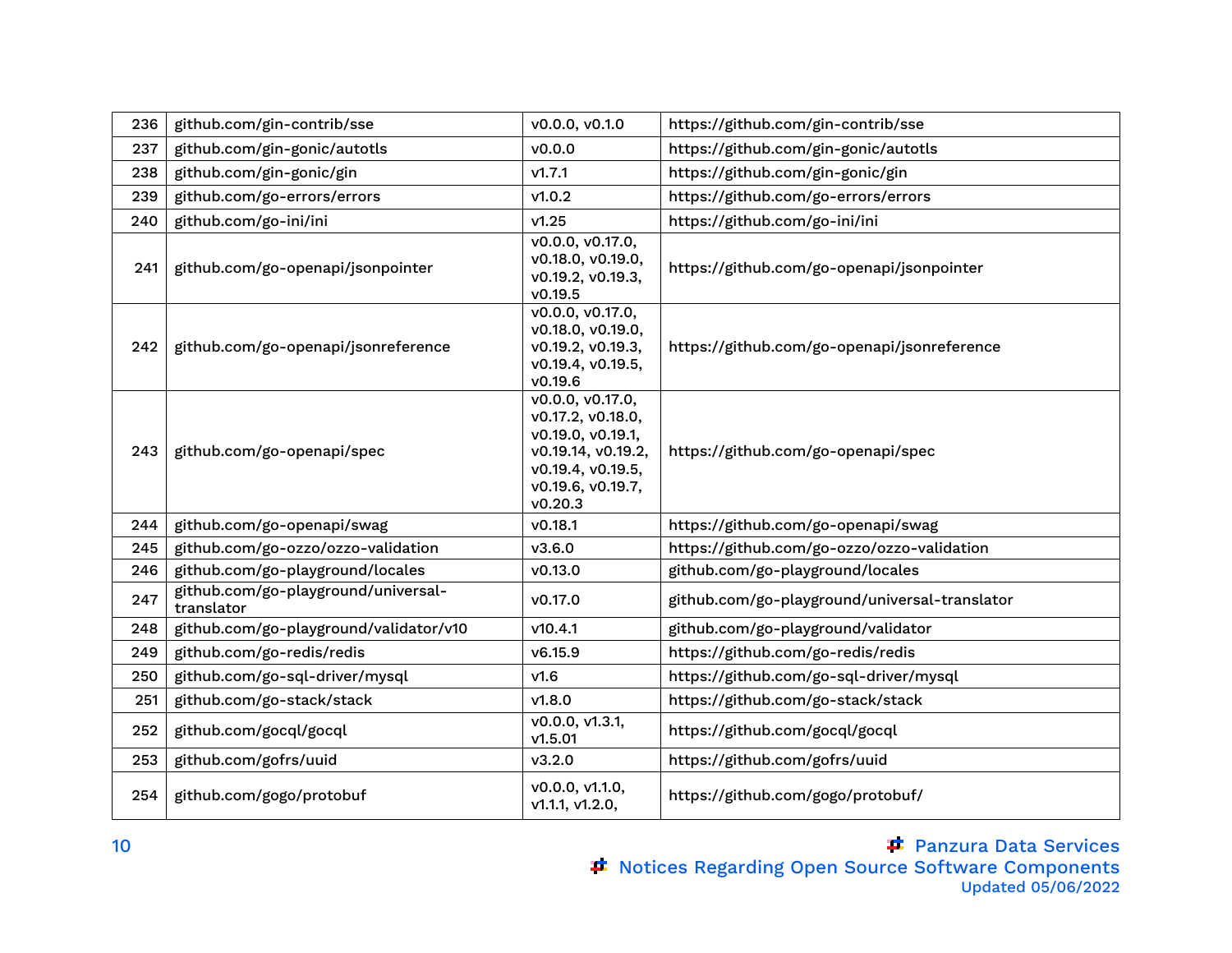|     |                                        | $\sqrt{1.2.1}$ , v1.2.2,<br>V1.3.1                                                                                       |                                                        |
|-----|----------------------------------------|--------------------------------------------------------------------------------------------------------------------------|--------------------------------------------------------|
| 255 | github.com/golang-migrate/migrate/v4   | v4.15.1                                                                                                                  | https://github.com/golang-migrate/migrate              |
| 256 | github.com/golang/glog                 | v1.0.0                                                                                                                   | https://github.com/golang/glog                         |
| 257 | github.com/golang/groupcache/lru       | v0.0.0                                                                                                                   | https://github.com/golang/groupcache/tree/master/lru   |
| 258 | github.com/golang/protobuf             | v0.0.0, v1.0.0,<br>v1.1.0, v1.2.0,<br>v1.3.1, v1.3.2,<br>v1.3.3, v1.3.5,<br>v1.4.0, v1.4.1,<br>v1.4.2, v1.4.3,<br>v1.5.2 | https://github.com/golang/protobuf                     |
| 259 | github.com/golang/snappy               | v0.0.2                                                                                                                   | https://github.com/golang/snappy                       |
| 260 | github.com/gomodule/redigo             | v2.0.0, v2.0.1                                                                                                           | https://github.com/gomodule/redigo                     |
| 261 | github.com/google/go-cmp/cmp           | V0.2.0, V0.3.0,<br>v0.3.1, v0.4.0,<br>v0.4.1, v0.5.0,<br>v0.5.2, v0.5.5                                                  | https://github.com/google/go-cmp/tree/master/cmp       |
| 262 | github.com/google/gofuzz               | v0.0.0, v1.0.0,<br>V1.1.0, V1.1.1                                                                                        | https://github.com/google/gofuzz                       |
| 263 | github.com/google/uuid                 | v1.1.2                                                                                                                   | https://github.com/google/uuid                         |
| 264 | github.com/googleapis/gax-go/v2        | v2.0.0, v2.0.4,<br>v2.0.5                                                                                                | https://github.com/googleapis/gax-go/tree/master/v2    |
| 265 | github.com/googleapis/gnostic/compiler | v0.0.0, v0.1.0,<br>v0.2.0, v0.3.0,<br>v0.3.1, v0.4.1,<br>v0.4.2                                                          | https://github.com/google/gnostic/tree/master/compiler |
| 266 | github.com/gorilla/context             | V1.1.1, V1.1.2                                                                                                           | https://github.com/gorilla/context                     |
| 267 | github.com/gorilla/mux                 | V1.8.0                                                                                                                   | github.com/gorilla/mux                                 |
| 268 | github.com/gorilla/securecookie        | V1.1.1, V1.1.2                                                                                                           | https://github.com/gorilla/securecookie                |
| 269 | github.com/gorilla/sessions            | V1.1.4                                                                                                                   | https://github.com/gorilla/sessions                    |
| 270 | github.com/gorilla/websocket           | V1.4.2                                                                                                                   | github.com/gorilla/websocket                           |
| 271 | github.com/hailocab/go-hostpool        | v0.0.0                                                                                                                   | https://github.com/hailocab/go-hostpool                |
| 272 | github.com/hashicorp/errwrap           | v1.1.0                                                                                                                   | http://github.com/hashicorp/errwrap                    |
| 273 | github.com/hashicorp/go-multierror     | V1.1.1                                                                                                                   | http://github.com/hashicorp/go-multierror              |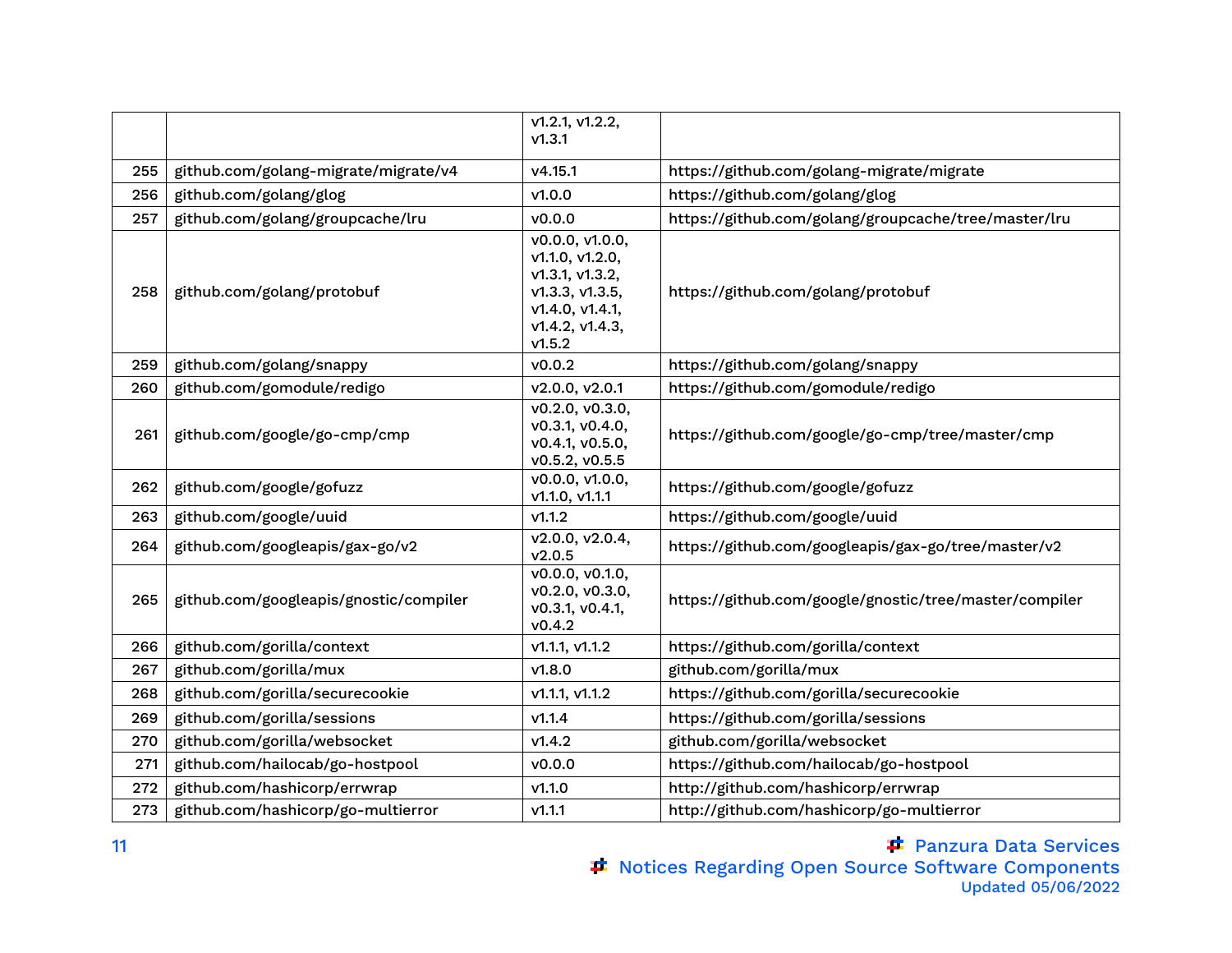| 274 | github.com/hashicorp/go-uuid                           | v1.0.2                                                   | github.com/hashicorp/go-uuid                       |
|-----|--------------------------------------------------------|----------------------------------------------------------|----------------------------------------------------|
| 275 | github.com/hellokaton/gorm-paginator                   | $\overline{v}$ 0.0.0-<br>20190124091837<br>-7a5c8ed20334 | https://github.com/hellokaton/gorm-paginator       |
| 276 | github.com/huandu/xstrings                             | v1.2.0, v1.3.0                                           | https://github.com/huandu/xstrings                 |
| 277 | github.com/imdario/mergo                               | V0.3.5, V0.3.6,<br>v0.3.7, v0.3.8,<br>V0.3.9             | https://github.com/imdario/mergo                   |
| 278 | github.com/jaytaylor/html2text                         | v0.0.0                                                   | https://github.com/jaytaylor/html2text             |
| 279 | github.com/jcmturner/gofork                            | V1.0.0                                                   | github.com/jcmturner/gofork                        |
| 280 | github.com/jessevdk/go-assets                          | v0.0.0                                                   | https://github.com/jessevdk/go-assets              |
| 281 | github.com/jinzhu/configor                             | V1.0.0, V1.1.1,<br>V1.2.0, V1.2.1                        | https://github.com/jinzhu/configor                 |
| 282 | github.com/jinzhu/gorm                                 | v0.0.0, v1.9.10,<br>v1.9.11, v1.9.13,<br>v1.9.16, v1.9.2 | https://github.com/jinzhu/gorm                     |
| 283 | github.com/jinzhu/inflection                           | v0.0.0, v1.0.0,<br>V1.0.1                                | https://github.com/jinzhu/inflection               |
| 284 | github.com/jmespath/go-jmespath                        | v0.0.0, v0.3.0,<br>v0.4.0, v1.5.1                        | https://github.com/jmespath/go-jmespath            |
| 285 | github.com/jmoiron/sqlx                                | V1.3.4                                                   | https://github.com/jmoiron/sqlx                    |
| 286 | github.com/jonboulle/clockwork                         | v0.1.0, v0.1.1                                           | https://github.com/jonboulle/clockwork             |
| 287 | github.com/josharian/intern                            | v1.0.0                                                   | github.com/josharian/intern                        |
| 288 | github.com/json-iterator/go                            | v1.1.11                                                  | https://github.com/json-iterator/go                |
| 289 | github.com/jstemmer/go-junit-report                    | v0.0.0, v0.9.1,<br>V0.9.2                                | https://github.com/jstemmer/go-junit-report        |
| 290 | github.com/kelseyhightower/envconfig                   | V1.4.0                                                   | https://github.com/kelseyhightower/envconfig       |
| 291 | github.com/klauspost/compress                          | v1.10.7                                                  | github.com/klauspost/compress                      |
| 292 | github.com/konsorten/go-windows-terminal-<br>sequences | V1.0.3                                                   | github.com/konsorten/go-windows-terminal-sequences |
| 293 | github.com/kurrik/oauth1a                              | v0.0.0                                                   | https://github.com/kurrik/oauth1a                  |
| 294 | github.com/kurrik/twittergo                            | V0.0.0                                                   | https://github.com/kurrik/twittergo                |
| 295 | github.com/KyleBanks/depth                             | V1.2.1, V1.2.2                                           | https://github.com/KyleBanks/depth                 |
| 296 | github.com/leodido/go-urn                              | V1.2.0                                                   | github.com/leodido/go-urn                          |
| 297 | github.com/leodido/go-urn                              | V1.2.0                                                   | github.com/leodido/go-urn                          |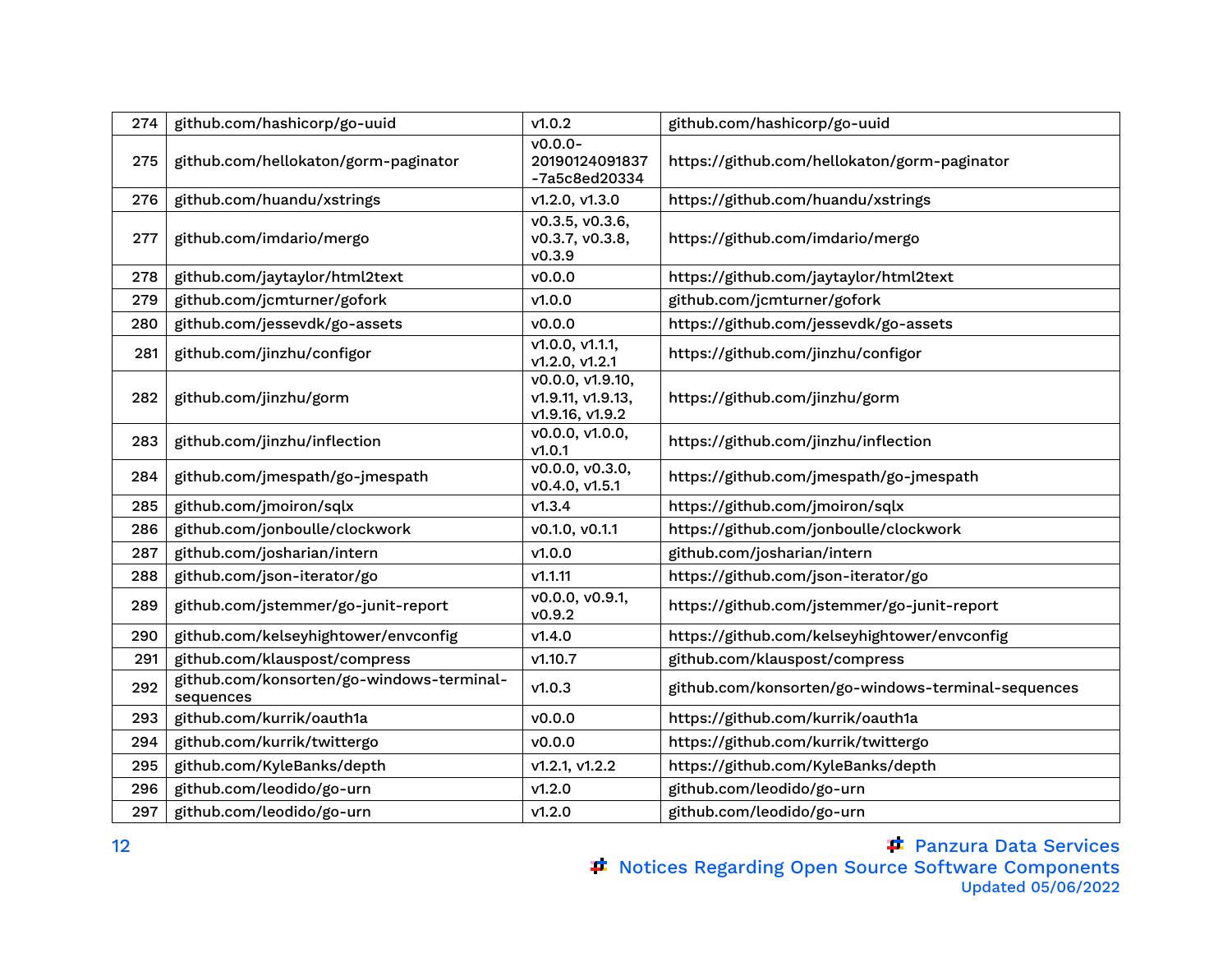| 298 | github.com/mailru/easyjson                           | v0.0.0                                                                                                             | https://github.com/mailru/easyjson                                              |
|-----|------------------------------------------------------|--------------------------------------------------------------------------------------------------------------------|---------------------------------------------------------------------------------|
| 299 | github.com/manucorporat/stats                        | V0.0.0                                                                                                             | https://github.com/manucorporat/stats                                           |
| 300 | github.com/Masterminds/semver                        | v1.4.2, v1.5.0,<br>v3.0.1                                                                                          | https://github.com/Masterminds/semver                                           |
| 301 | github.com/Masterminds/sprig                         | v2.16.0, v2.22.0,<br>V3.0.0                                                                                        | https://github.com/Masterminds/sprig                                            |
| 302 | github.com/matcornic/hermes                          | v2.1.0                                                                                                             | https://github.com/matcornic/hermes                                             |
| 303 | github.com/mattn/go-isatty                           | v0.0.10, v0.0.11,<br>v0.0.12, v0.0.13,<br>v0.0.3, v0.0.4,<br>v0.0.5, v0.0.6,<br>v0.0.7, v0.0.8,<br>v0.0.9, v0.0.14 | https://github.com/mattn/go-isatty                                              |
| 304 | github.com/mattn/go-runewidth                        | v0.0.2, v0.0.3,<br>v0.0.4, v0.0.5,<br>v0.0.7, v0.0.9                                                               | https://github.com/mattn/go-runewidth                                           |
| 305 | github.com/matttproud/golang_protobuf_exte<br>nsions | v1.0.1                                                                                                             | https://github.com/matttproud/golang_protobuf_extensions<br>/tree/master/pbutil |
| 306 | github.com/memcachier/mc                             | v2.0.1, v2.0.2                                                                                                     | https://github.com/memcachier/mc                                                |
| 307 | github.com/mistifyio/go-zfs                          | V2.1.1                                                                                                             | https://github.com/mistifyio/go-zfs                                             |
| 308 | github.com/mitchellh/cli                             | V1.0.0                                                                                                             | http://github.com/mitchellh/cli                                                 |
| 309 | github.com/mitchellh/copystructure                   | V1.0.0                                                                                                             | http://github.com/mitchellh/copystructure                                       |
| 310 | github.com/mitchellh/go-homedir                      | v1.0.0, v1.1.0                                                                                                     | https://github.com/mitchellh/go-homedir                                         |
| 311 | github.com/mitchellh/go-testing-interface            | V1.0.0                                                                                                             | http://github.com/mitchellh/go-testing-interface                                |
| 312 | github.com/mitchellh/go-wordwrap                     | V1.0.0                                                                                                             | http://github.com/mitchellh/go-wordwrap                                         |
| 313 | github.com/mitchellh/gox                             | V0.4.0                                                                                                             | http://github.com/mitchellh/gox                                                 |
| 314 | github.com/mitchellh/hashstructure                   | v0.0.0, v1.0.0                                                                                                     | http://github.com/mitchellh/hashstructure                                       |
| 315 | github.com/mitchellh/iochan                          | V1.0.0                                                                                                             | http://github.com/mitchellh/iochan                                              |
| 316 | github.com/mitchellh/mapstructure                    | v0.0.0, v1.0.0,<br>V1.1.2, V1.3.2                                                                                  | http://github.com/mitchellh/mapstructure                                        |
| 317 | github.com/mitchellh/reflectwalk                     | v1.0.0, v1.0.1                                                                                                     | http://github.com/mitchellh/reflectwalk                                         |
| 318 | github.com/modern-go/concurrent                      | v0.0.0                                                                                                             | https://github.com/modern-go/concurrent                                         |
| 319 | github.com/modern-go/reflect2                        | v0.0.0, v1.0.1                                                                                                     | https://github.com/modern-go/reflect2                                           |
| 320 | github.com/nu7hatch/gouuid                           | v0.0.0                                                                                                             | https://github.com/nu7hatch/gouuid                                              |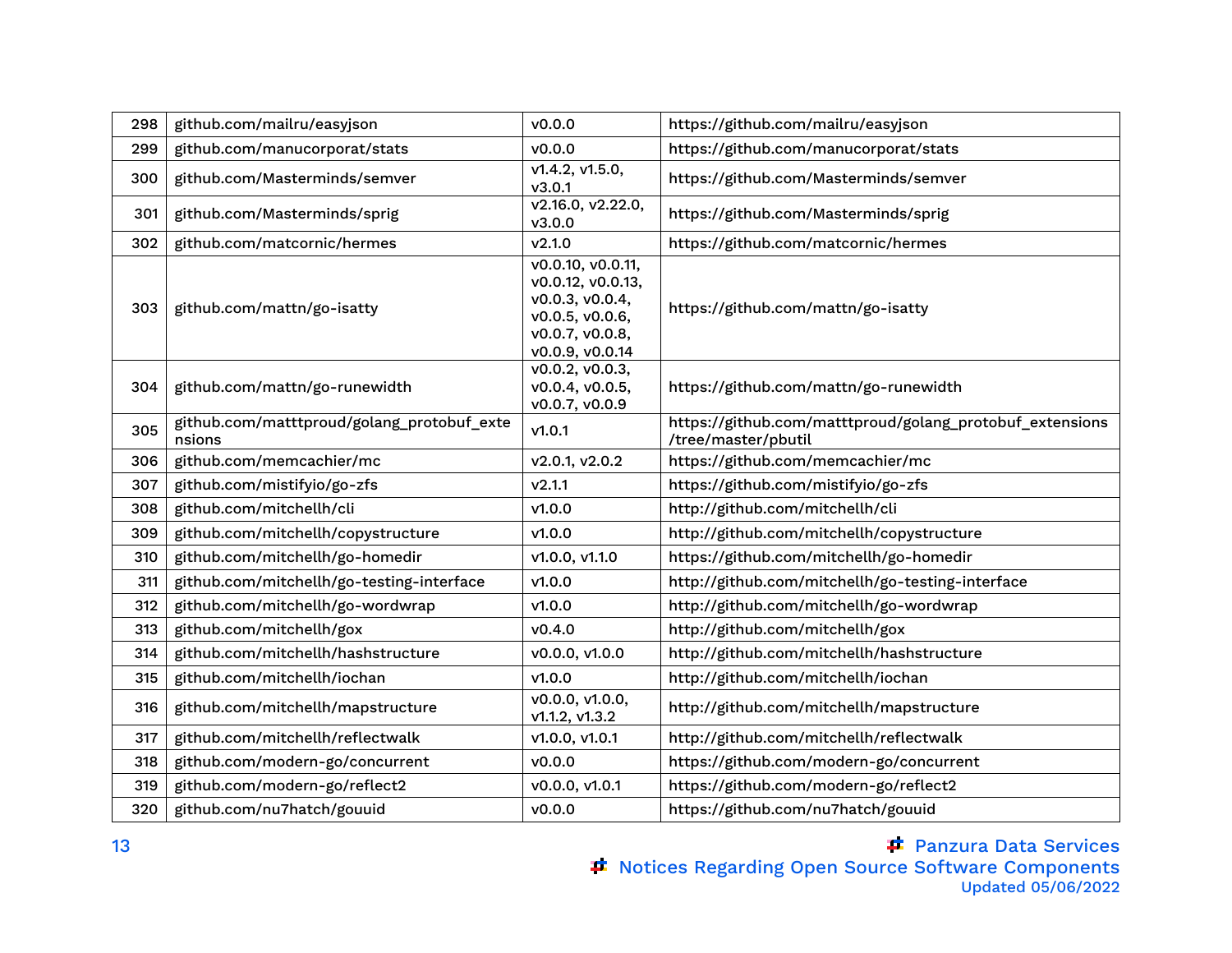| 321 | github.com/olekukonko/tablewriter     | v0.0.0, v0.0.1,<br>v0.0.4                                                              | https://github.com/olekukonko/tablewriter                              |
|-----|---------------------------------------|----------------------------------------------------------------------------------------|------------------------------------------------------------------------|
| 322 | github.com/olivere/elastic            | v6.2.10, v6.2.23,<br>v6.2.35, v6.2.35,<br>v7, v7.0.17,<br>v7.0.20, v7.0.21,<br>V7.0.24 | https://github.com/olivere/elastic                                     |
| 323 | github.com/opentracing/opentracing-go | v1.0.2, v1.1.0,<br>V1.2.0                                                              | https://github.com/opentracing/opentracing-go                          |
| 324 | github.com/ory/x/randx                | v0.0.24                                                                                | https://github.com/ory/x/tree/master/randx                             |
| 325 | github.com/pierrec/lz4                | v2.6.0+incompat<br>ible                                                                | github.com/pierrec/lz4                                                 |
| 326 | github.com/pkg/errors                 | v0.8.0, v0.8.1,<br>v0.8.2, v0.9.1                                                      | https://github.com/pkg/errors                                          |
| 327 | github.com/pmezard/go-difflib         | v1.0.1                                                                                 | https://github.com/pmezard/go-difflib/tree/master/difflib              |
| 328 | github.com/pquerna/cachecontrol       | V0.0.0                                                                                 | https://github.com/pquerna/cachecontrol                                |
| 329 | github.com/pquerna/ffjson             | v0.0.0                                                                                 | https://github.com/pquerna/ffjson                                      |
| 330 | github.com/pquerna/otp                | V1.1.0                                                                                 | https://github.com/pquerna/otp                                         |
| 331 | github.com/prometheus/client_golang   | v1.11.0                                                                                | https://github.com/prometheus/client_golang/tree/master/<br>prometheus |
| 332 | github.com/prometheus/client_model    | v0.0.0, v0.1.0,<br>v0.2.0                                                              | https://github.com/prometheus/client_model/tree/master/g<br>O          |
| 333 | github.com/prometheus/common          | V0.26.0                                                                                | https://github.com/prometheus/common/tree/main/expfmt                  |
| 334 | github.com/prometheus/procfs          | V0.6.0                                                                                 | https://github.com/prometheus/procfs                                   |
| 335 | github.com/PuerkitoBio/purell         | v1.0.0, v1.1.0,<br>V1.1.1                                                              | https://github.com/PuerkitoBio/purell                                  |
| 336 | github.com/PuerkitoBio/urlesc         | V0.0.0                                                                                 | https://github.com/PuerkitoBio/urlesc                                  |
| 337 | github.com/rcrowley/go-metrics        | V0.0.0                                                                                 | https://github.com/rcrowley/go-metrics                                 |
| 338 | github.com/reusee/mmh3                | V0.0.0                                                                                 | https://github.com/reusee/mmh3                                         |
| 339 | github.com/RichardKnop/logging        | v0.0.0                                                                                 | https://github.com/RichardKnop/logging                                 |
| 340 | github.com/RichardKnop/machinery      | v1.7.2                                                                                 | https://github.com/RichardKnop/machinery                               |
| 341 | github.com/RichardKnop/redsync        | V1.2.0                                                                                 | https://github.com/RichardKnop/redsync                                 |
| 342 | github.com/robfig/cron                | v0.0.0, v1.1.0,<br>v1.2.0, v3,<br>v3.0.0, v3.0.1                                       | https://github.com/robfig/cron                                         |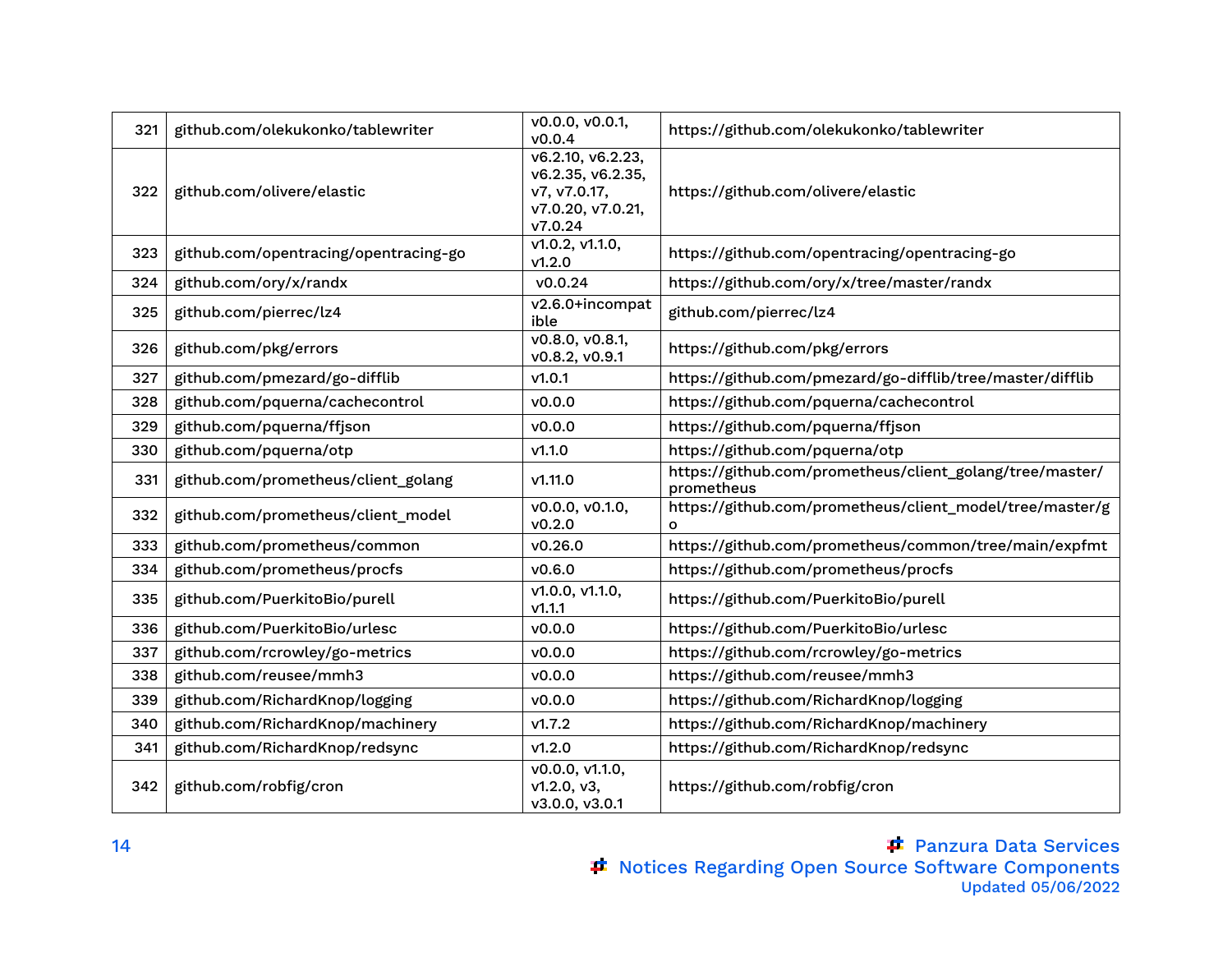| 343 | github.com/robfig/go-cache                | v0.0.0                                                                                     | https://github.com/robfig/go-cache                     |
|-----|-------------------------------------------|--------------------------------------------------------------------------------------------|--------------------------------------------------------|
| 344 | github.com/russellhaering/goxmldsig       | v0.0.0                                                                                     | https://github.com/russellhaering/goxmldsig            |
| 345 | github.com/scylladb/gocqlx                | v1.0.1, v1.3.1,<br>V1.5.0                                                                  | https://github.com/scylladb/gocqlx                     |
| 346 | github.com/segmentio/ksuid                | V1.0.4                                                                                     | https://github.com/segmentio/ksuid                     |
| 347 | github.com/Shopify/sarama                 | V1.26.5                                                                                    | github.com/Shopify/sarama                              |
| 348 | github.com/shurcooL/sanitized_anchor_name | v1.0.0                                                                                     | https://github.com/shurcooL/sanitized_anchor_name      |
| 349 | github.com/simpleforce/simpleforce        | V0.0.0                                                                                     | https://github.com/simpleforce/simpleforce             |
| 350 | github.com/sirupsen/logrus                | V1.6.0                                                                                     | github.com/sirupsen/logrus                             |
| 351 | github.com/spf13/pflag                    | v0.0.0, v1.0.1,<br>v1.0.2, v1.0.3,<br>v1.0.4, v1.0.5                                       | https://github.com/spf13/pflag                         |
| 352 | github.com/ssor/bom                       | v0.0.0                                                                                     | https://github.com/ssor/bom                            |
| 353 | github.com/streadway/amqp                 | v0.0.0, v1.0.0                                                                             | https://github.com/streadway/amqp                      |
| 354 | github.com/stretchr/testify               | v0.0.0, v1.2.1,<br>v1.2.2, v1.2.3,<br>v1.3.0, v1.4.0,<br>v1.5.1, v1.6.0,<br>v1.6.1, v1.7.0 | https://github.com/stretchr/testify/tree/master/assert |
| 355 | github.com/stretchr/testify               | V1.7.0                                                                                     | https://github.com/stretchr/testify                    |
| 356 | github.com/stretchr/testify               | V1.6.1                                                                                     | github.com/stretchr/testify                            |
| 357 | github.com/stripe/stripe-go               | v67.4.0                                                                                    | https://github.com/stripe/stripe-go                    |
| 358 | github.com/swaggo/files                   | v0.0.0                                                                                     | https://github.com/swaggo/files                        |
| 359 | github.com/swaggo/gin-swagger             | V1.4.1                                                                                     | https://github.com/swaggo/gin-swagger                  |
| 360 | github.com/swaggo/swag                    | V1.7.9                                                                                     | https://github.com/swaggo/swag                         |
| 361 | github.com/t-tiger/gorm-bulk-insert       | v0.0.0, v1.2.0                                                                             | https://github.com/t-tiger/gorm-bulk-insert            |
| 362 | github.com/thinkerou/favicon              | V0.1.0                                                                                     | https://github.com/thinkerou/favicon                   |
| 363 | github.com/tidwall/gjson                  | v1.8.1, v1.9.3                                                                             | https://github.com/tidwall/gjson                       |
| 364 | github.com/tidwall/match                  | V1.1.1                                                                                     | https://github.com/tidwall/match                       |
| 365 | github.com/tidwall/pretty                 | V1.2.0                                                                                     | https://github.com/tidwall/pretty                      |
| 366 | github.com/tidwall/sjson                  | V1.0.4                                                                                     | github.com/tidwall/sjson                               |
| 367 | github.com/trustelem/zxcvbn               | V0.0.0                                                                                     | https://github.com/trustelem/zxcvbn                    |
| 368 | github.com/uber/jaeger-client-go          | v2.15.0                                                                                    | https://github.com/jaegertracing/jaeger-client-go      |

**F** Panzura Data Services

Notices Regarding Open Source Software Components Updated 05/06/2022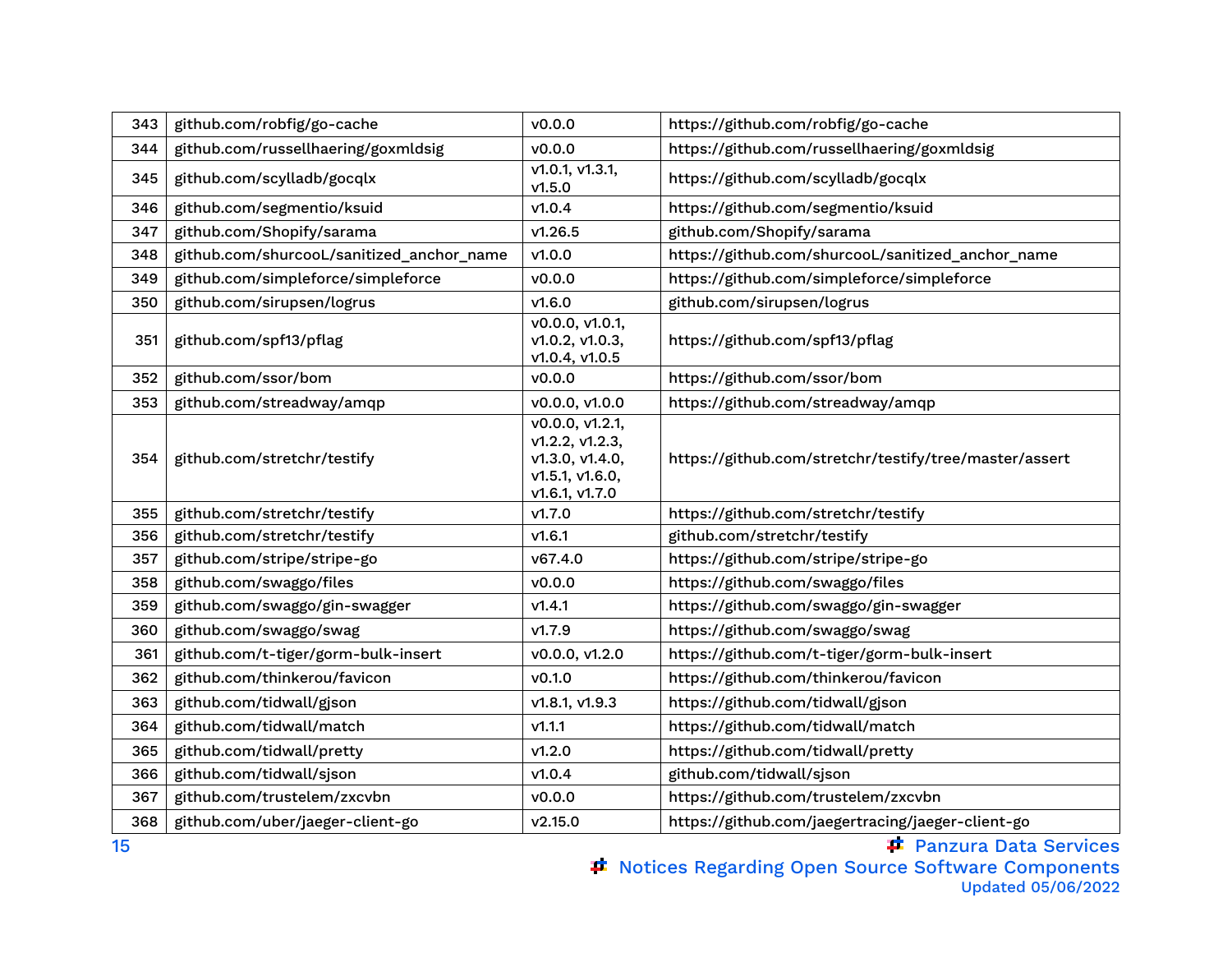| 369 | github.com/ugorji/go        | v0.0.0, v1.1.1,<br>v1.1.13, v1.1.2,<br>V1.1.4, V1.1.5,<br>V1.1.7, V1.1.8                                                 | https://github.com/ugorji/go/                           |
|-----|-----------------------------|--------------------------------------------------------------------------------------------------------------------------|---------------------------------------------------------|
| 370 | github.com/ugorji/go        | V1.2.6                                                                                                                   | https://github.com/ugorji/go                            |
| 371 | github.com/ugorji/go/codec  | V1.1.8                                                                                                                   | https://github.com/ugorji/go                            |
| 372 | github.com/urfave/cli       | v1.20.0, v1.22.1,<br>v2.1.1, v2.3.0                                                                                      | https://github.com/urfave/cli                           |
| 373 | github.com/vulcand/oxy      | V1.3.0                                                                                                                   | github.com/vulcand/oxy                                  |
| 374 | github.com/xdg/scram        | v0.0.1                                                                                                                   | https://github.com/xdg/scram                            |
| 375 | github.com/xdg/stringprep   | V1.0.1                                                                                                                   | https://github.com/xdg/stringprep                       |
| 376 | glamor                      | 2.20.40                                                                                                                  | https://www.npmjs.com/package/glamor                    |
| 377 | glamorous                   | 4.11.6                                                                                                                   | https://www.npmjs.com/package/glamorous                 |
| 378 | glob                        | 7.1.2                                                                                                                    | https://www.npmjs.com/package/glob                      |
| 379 | go-mssqldb                  | V0.0.0                                                                                                                   | github.com/denisenkom/go-mssqldb                        |
| 380 | go-testdb                   | v0.0.0                                                                                                                   | github.com/erikstmartin/go-testdb                       |
| 381 | go-timezones                | $V1.1.1 -$<br>0.201907010631<br>$22 -$<br>bb9a94c0bd30                                                                   | github.com/JasperLabs/go-timezones                      |
| 382 | go.mongodb.org/mongo-driver | v1.1.0, v1.1.2,<br>V1.2.1                                                                                                | https://github.com/mongodb/mongo-go-driver              |
| 383 | go.opencensus.io            | v0.15.0, v0.18.0,<br>v0.20.1, v0.20.2,<br>v0.21.0, v0.22.0,<br>v0.22.1, v0.22.2,<br>v0.22.3, v0.22.4,<br>v0.23.0, v0.7.0 | https://github.com/census-instrumentation/opencensus-go |
| 384 | go.uber.org/atomic          | V1.9.0                                                                                                                   | https://github.com/uber-go/atomic                       |
| 385 | golang-underscore           | v2.0.0                                                                                                                   | https://github.com/ahl5esoft/golang-underscore          |
| 386 | golang.org/x/crypto         | v0.0.0                                                                                                                   | https://github.com/golang/crypto                        |
| 387 | golang.org/x/exp            | v0.0.0                                                                                                                   | https://github.com/golang/exp                           |
| 388 | golang.org/x/lint           | v0.0.0                                                                                                                   | https://github.com/golang/lint                          |
| 389 | golang.org/x/net            | v0.0.0                                                                                                                   | https://github.com/golang/net                           |
| 390 | golang.org/x/oauth2         | v0.0.0                                                                                                                   | https://github.com/golang/oauth2                        |

Panzura Data Services Notices Regarding Open Source Software Components Updated 05/06/2022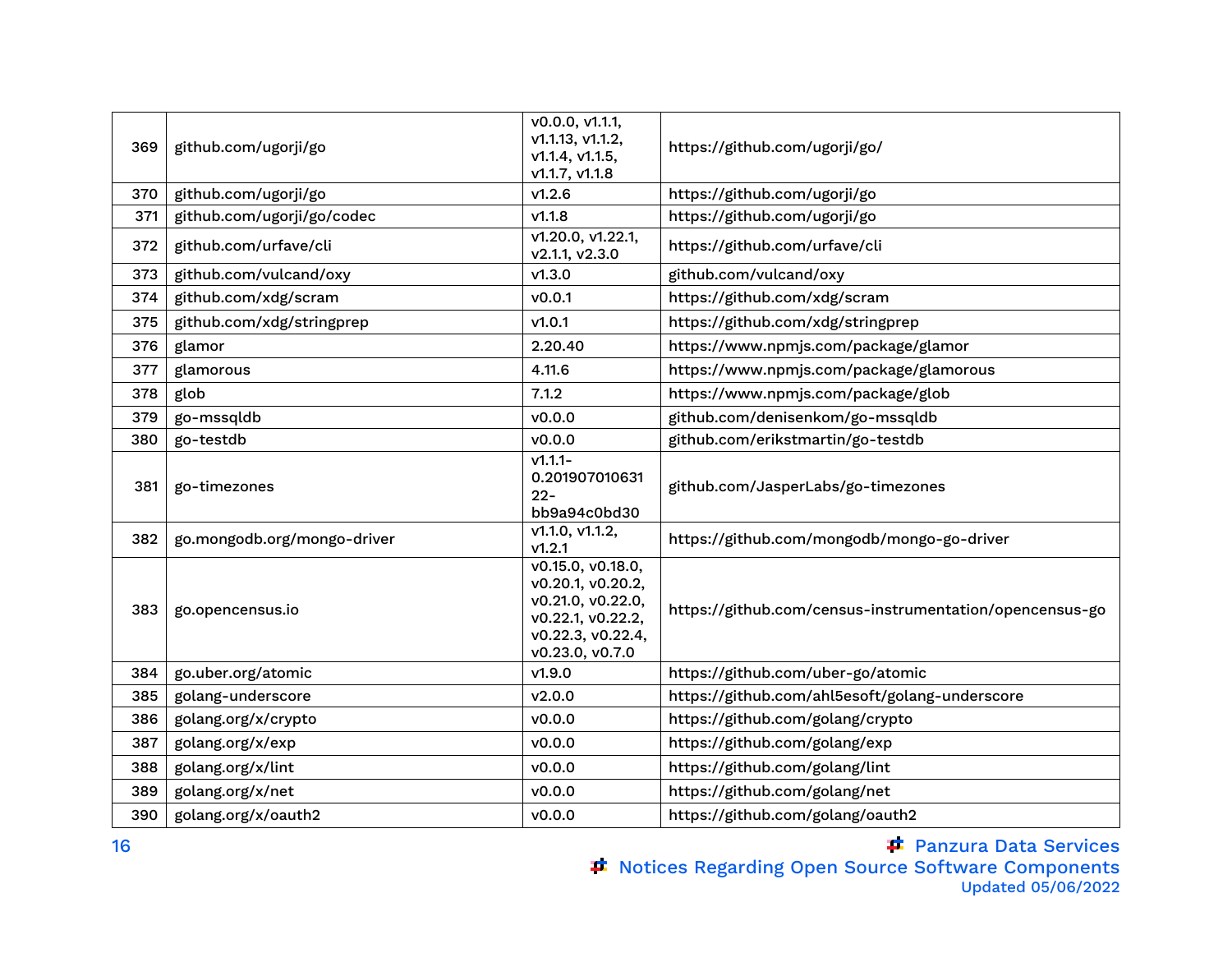| 391 | golang.org/x/sync                      | v0.0.0                                                                                                   | https://github.com/golang/sync                                      |
|-----|----------------------------------------|----------------------------------------------------------------------------------------------------------|---------------------------------------------------------------------|
| 392 | golang.org/x/sys                       | V0.0.0                                                                                                   | https://github.com/golang/sys                                       |
| 393 | golang.org/x/text                      | v0.0.0, v0.3.0,<br>v0.3.1, v0.3.2,<br>v0.3.3, v0.3.4,<br>v0.3.5, v0.3.6,<br>v0.3.7                       | https://github.com/golang/text                                      |
| 394 | golang.org/x/time                      | v0.0.0                                                                                                   | https://github.com/golang/time                                      |
| 395 | golang.org/x/tools                     | v0.0.0                                                                                                   | https://github.com/golang/tools                                     |
| 396 | gomega                                 | V1.9.0                                                                                                   | github.com/onsi/gomega                                              |
| 397 | google-auth                            | 1.10.0                                                                                                   | https://pypi.org/project/google-auth/                               |
| 398 | google.golang.org/api                  | v0.0.0, v0.11.0,<br>v0.15.0, v0.15.1,<br>v0.3.1, v0.3.2,<br>v0.4.0, v0.6.1,<br>v0.7.0, v0.8.0,<br>v0.9.0 | https://github.com/googleapis/google-api-go-<br>client/tree/v0.54.0 |
| 399 | google.golang.org/appengine            | v1.0.0, v1.1.0,<br>v1.2.0, v1.3.0,<br>v1.4.0, v1.5.0,<br>v1.6.1, v1.6.2,<br>v1.6.5, v1.6.6               | https://github.com/golang/appengine                                 |
| 400 | google.golang.org/genproto             | v0.0.0                                                                                                   | https://pkg.go.dev/google.golang.org/genproto                       |
| 401 | google.golang.org/grpc                 | v1.45.0                                                                                                  | https://github.com/grpc/grpc-go                                     |
| 402 | google.golang.org/protobuf             | V1.26.0                                                                                                  | https://pkg.go.dev/google.golang.org/protobuf                       |
| 403 | gopkg.in/alexcesaro/quotedprintable.v3 | V3.0.0                                                                                                   | https://github.com/alexcesaro/quotedprintable/tree/v3               |
| 404 | gopkg.in/go-playground/validator.v10   | v10.10.0                                                                                                 | https://github.com/go-playground/validator/tree/v8.18.2             |
| 405 | gopkg.in/gomail.v2                     | V2.0.0                                                                                                   | https://github.com/go-gomail/gomail/tree/v2                         |
| 406 | gopkg.in/inf.v0                        | v0.9.0, v0.9.1                                                                                           | https://github.com/go-inf/inf/tree/v0.9.1                           |
| 407 | gopkg.in/jcmturner/aescts.v1           | V1.0.1                                                                                                   | https://github.com/jcmturner/aescts                                 |
| 408 | gopkg.in/jcmturner/dnsutils.v1         | V1.0.1                                                                                                   | https://github.com/jcmturner/dnsutils                               |
| 409 | gopkg.in/jcmturner/gokrb5.v7           | V7.5.0                                                                                                   | https://github.com/jcmturner/gokrb5                                 |
| 410 | gopkg.in/jcmturner/rpc.v1              | V1.1.0                                                                                                   | https://github.com/jcmturner/rpc                                    |
| 411 | gopkg.in/russross/blackfriday.v2       | v2, v2.0.1                                                                                               | https://github.com/russross/blackfriday/tree/v2.1.0                 |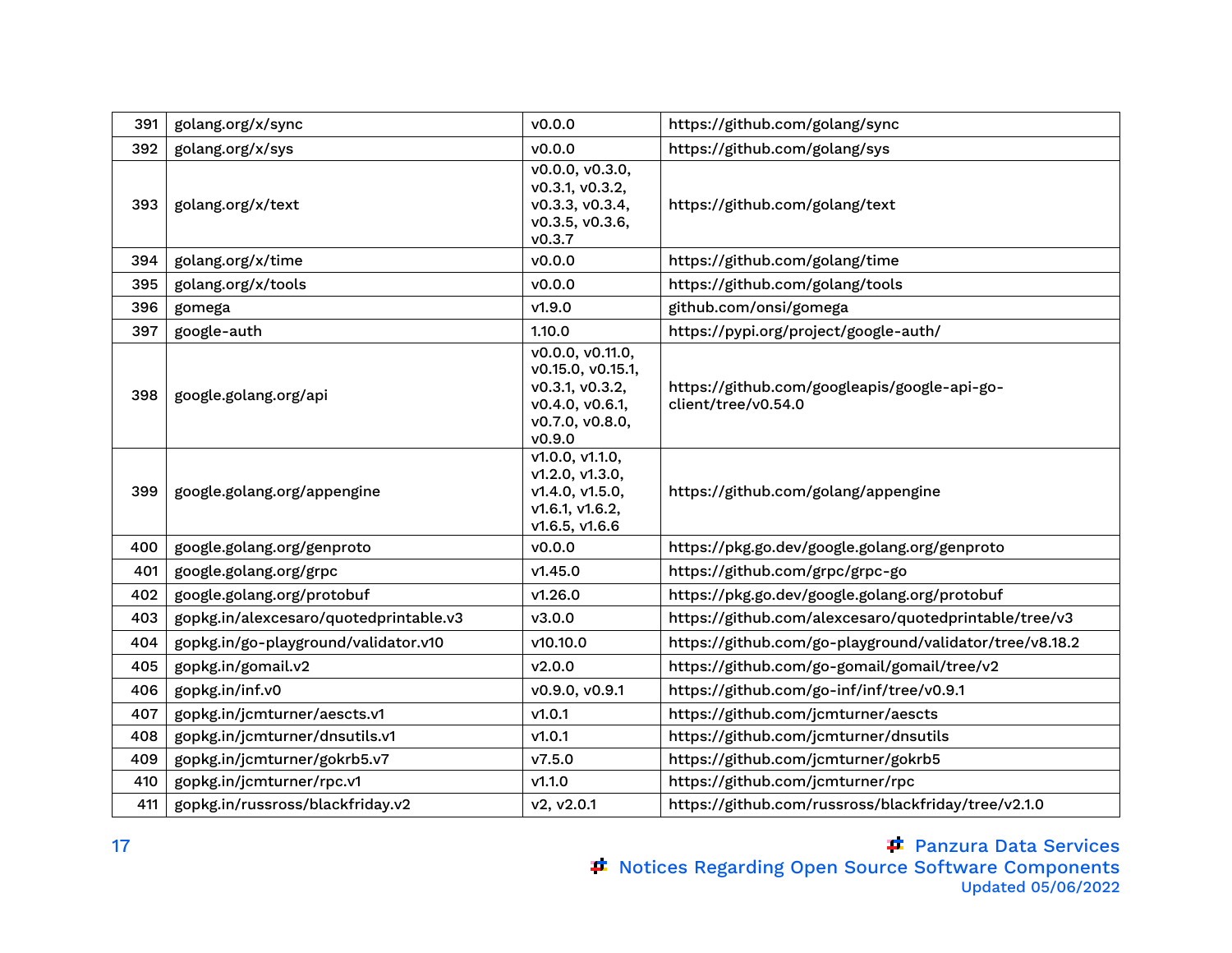| 412 | gopkg.in/square/go-jose.v2                                                | v2.1.9, v2.2.2,<br>V2.4.0                                                                                 | https://github.com/square/go-jose/tree/v2.6.0                             |
|-----|---------------------------------------------------------------------------|-----------------------------------------------------------------------------------------------------------|---------------------------------------------------------------------------|
| 413 | gopkg.in/yaml.v2                                                          | v2, v2.0.0, v2.1.1,<br>v2.2.1, v2.2.2,<br>v2.2.3, v2.2.4,<br>v2.2.5, v2.2.7,<br>v2.2.8, v2.3.0,<br>V2.4.0 | https://github.com/go-yaml/yaml/tree/v2.4.0                               |
| 414 | gopkg.in/yaml.v3                                                          | v3.0.0                                                                                                    | https://github.com/go-yaml/yaml                                           |
| 415 | Grafana                                                                   | 5.4.2                                                                                                     | https://github.com/grafana/grafana                                        |
| 416 | graphql                                                                   | 15.5.0                                                                                                    | https://github.com/graphql/graphql-js                                     |
| 417 | graphql-tag                                                               | 2.6.0                                                                                                     | https://www.npmjs.com/package/graphql-tag                                 |
| 418 | graphql-tools                                                             | 2.7.2                                                                                                     | https://www.npmjs.com/package/graphql-tools                               |
| 419 | hermes                                                                    | V2.1.0                                                                                                    | github.com/matcornic/hermes                                               |
| 420 | history                                                                   | 4.7.2                                                                                                     | https://www.npmjs.com/package/history                                     |
| 421 | honnef.co/go/tools                                                        | v0.0.0, v0.0.1                                                                                            | https://pkg.go.dev/honnef.co/go/tools                                     |
| 422 | html2canvas                                                               | 1.0.0-alpha.12                                                                                            | https://www.npmjs.com/package/html2canvas                                 |
| 423 | http-proxy                                                                | 1.18.1                                                                                                    | https://www.npmjs.com/package/http-proxy                                  |
| 424 | https://www.npmjs.com/package/@opentele<br>metry/exporter-collector-proto | 0.19.0                                                                                                    | https://www.npmjs.com/package/@opentelemetry/exporter<br>-collector-proto |
| 425 | i18next                                                                   | 12.0.0                                                                                                    | https://www.npmjs.com/package/i18next                                     |
| 426 | i18next-browser-languagedetector                                          | 2.2.4                                                                                                     | https://www.npmjs.com/package/i18next-browser-<br>languagedetector        |
| 427 | i18next-locize-backend                                                    | 1.6.0                                                                                                     | https://www.npmjs.com/package/i18next-locize-backend                      |
| 428 | icheck                                                                    | 1.0.2                                                                                                     | https://www.npmjs.com/package/icheck                                      |
| 429 | idna                                                                      | 2.8.0                                                                                                     | https://pypi.org/project/idna/                                            |
| 430 | ijson                                                                     | 2.5.1                                                                                                     | https://pypi.org/project/ijson/                                           |
| 431 | iniparse                                                                  | 0.4.0                                                                                                     | https://pypi.org/project/iniparse/                                        |
| 432 | io.dropwizard                                                             | 1.0.0                                                                                                     | https://www.dropwizard.io/en/stable/                                      |
| 433 | ipaddress                                                                 | 1.0.23                                                                                                    | https://pypi.org/project/ipaddress/                                       |
| 434 | isodate                                                                   | 0.6.0                                                                                                     | https://pypi.org/project/isodate/                                         |
| 435 | isomorphic-fetch                                                          | 2.2.1                                                                                                     | https://www.npmjs.com/package/isomorphic-fetch                            |
| 436 | itsdangerous                                                              | 1.1.0                                                                                                     | https://pypi.org/project/itsdangerous/                                    |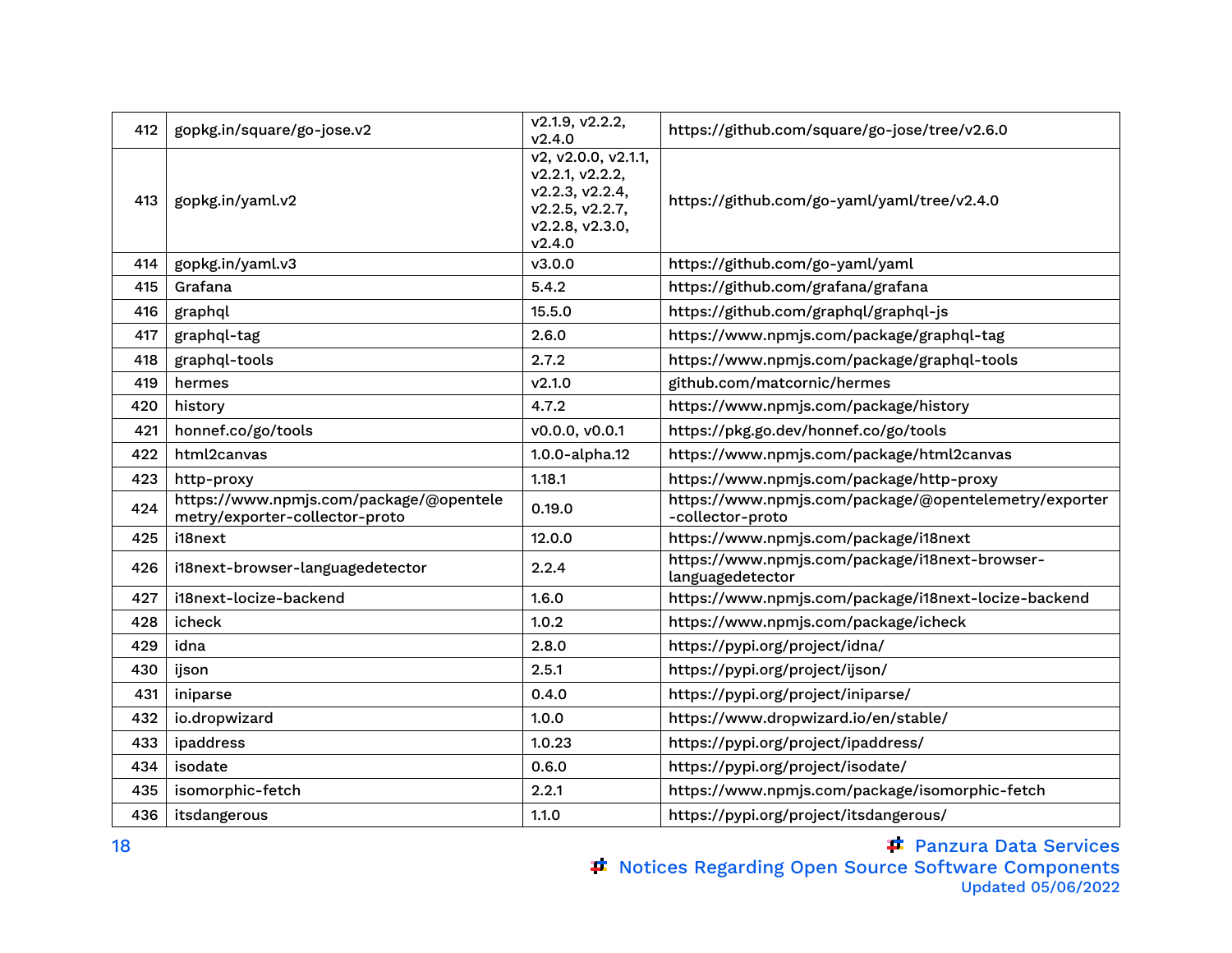| 437 | Jaeger            | 1.15.1                                                                                                                                                                                                                                          | https://github.com/jaegertracing/jaeger                                     |
|-----|-------------------|-------------------------------------------------------------------------------------------------------------------------------------------------------------------------------------------------------------------------------------------------|-----------------------------------------------------------------------------|
| 438 | java              | $1.8.0$ _171                                                                                                                                                                                                                                    | https://www.java.com/en/                                                    |
| 439 | java-jwt          | 3.4.0                                                                                                                                                                                                                                           | https://github.com/auth0/java-jwt                                           |
| 440 | Jinja2            | 2.10.3                                                                                                                                                                                                                                          | https://pypi.org/project/Jinja2/                                            |
| 441 | jmespath          | 0.9.4                                                                                                                                                                                                                                           | https://pypi.org/project/jmespath/                                          |
| 442 | js-cookie         | 2.2.0                                                                                                                                                                                                                                           | https://www.npmjs.com/package/js-cookie                                     |
| 443 | jsch              | 1.3.2                                                                                                                                                                                                                                           | http://www.jcraft.com/jsch/                                                 |
| 444 | json              | 20160810                                                                                                                                                                                                                                        | https://www.json.org/json-en.html                                           |
| 445 | json-simple       | 1.1.1                                                                                                                                                                                                                                           | https://github.com/fangyidong/json-simple                                   |
| 446 | json2html         | 1.3.0                                                                                                                                                                                                                                           | https://pypi.org/project/json2html/                                         |
| 447 | jspdf             | 1.5.3                                                                                                                                                                                                                                           | https://www.npmjs.com/package/jspdf                                         |
| 448 | junit             | 1.10.19                                                                                                                                                                                                                                         | https://junit.org/junit4/                                                   |
| 449 | jwt-decode        | 2.2.0                                                                                                                                                                                                                                           | https://www.npmjs.com/package/jwt-decode                                    |
| 450 | k8s.io            | v0.0.0, v0.1.1,<br>v0.1.2, v0.17.2,<br>v0.17.3, v0.18.6,<br>v0.19.0, v0.2.4,<br>v0.3.0, v0.3.3,<br>v0.4.0, v0.5.0,<br>v1.0.0, v1.1.0,<br>v1.16.0, v1.16.2,<br>v1.2.0, v1.7.2,<br>v11.0.0, v12.0.0,<br>v2, v2.0.0,<br>v2.0.3, v2.16.1,<br>V3.0.0 | https://github.com/kubernetes/kubernetes/tree/master/sta<br>ging/src/k8s.io |
| 451 | k8s.io/klog       | v0.0.0, v0.3.0,<br>v0.3.3, v0.4.0,<br>v1.0.0, v2, v2.0.0                                                                                                                                                                                        | https://github.com/kubernetes/klog                                          |
| 452 | k8s.io/kubernetes | v1.16.0, v1.16.2                                                                                                                                                                                                                                | https://github.com/kubernetes/kubernetes                                    |
| 453 | k8s.io/utils      | v0.0.0                                                                                                                                                                                                                                          | https://github.com/kubernetes/utils                                         |
| 454 | kafka-go          | v0.3.7                                                                                                                                                                                                                                          | https://github.com/segmentio/kafka-go                                       |
| 455 | Kibana            | 6.5.4                                                                                                                                                                                                                                           | https://www.elastic.co/kibana                                               |
| 456 | kitchen           | 1.1.1                                                                                                                                                                                                                                           | https://pypi.org/project/kitchen/                                           |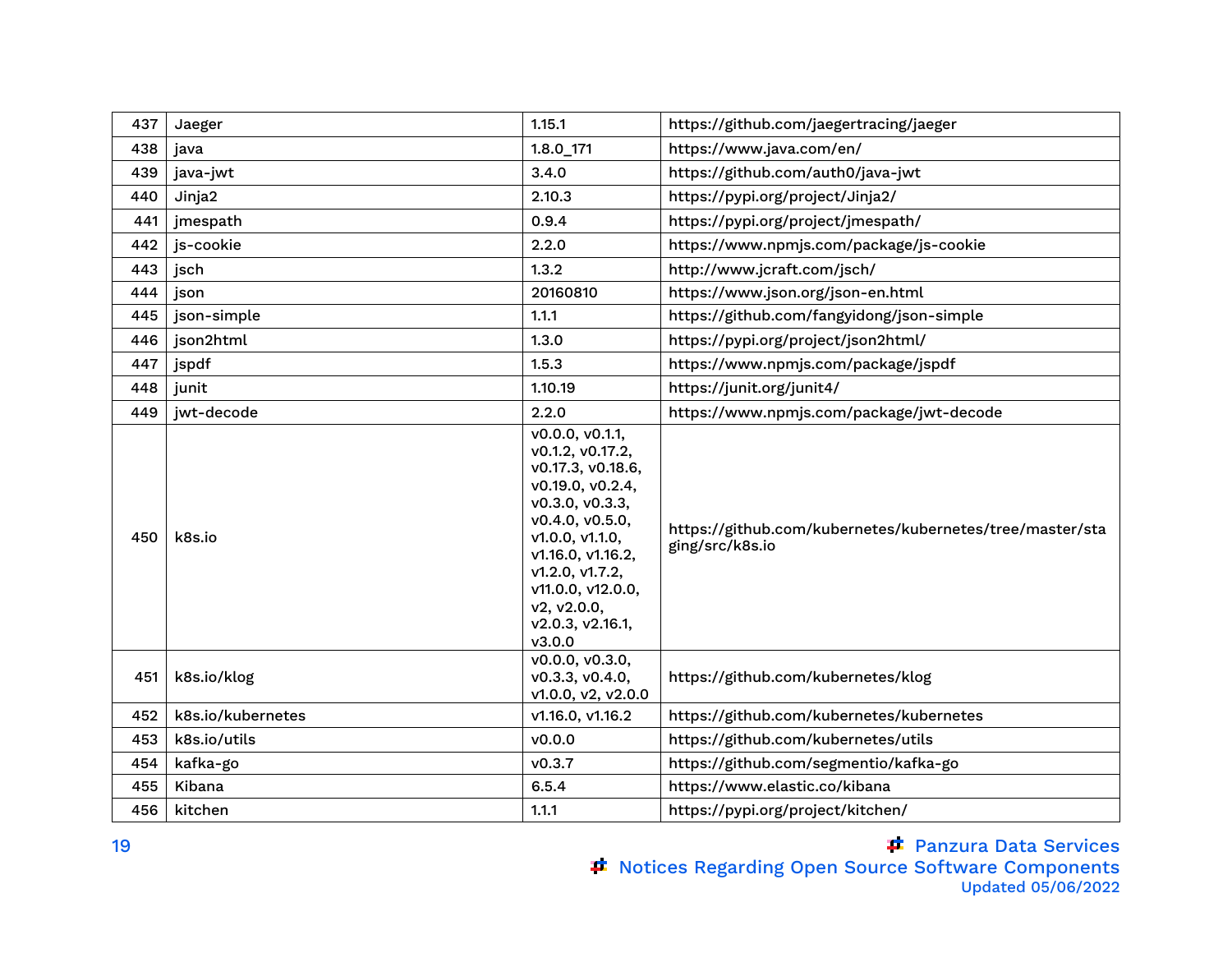| 457 | Kong                  | 1.4.1   | https://github.com/Kong/kong                             |
|-----|-----------------------|---------|----------------------------------------------------------|
| 458 | <b>Kubernetes</b>     | 1.18.20 | https://github.com/kubernetes/kubernetes                 |
| 459 | kubernetes            | 10.0.1  | https://pypi.org/project/kubernetes/                     |
| 460 | locize-editor         | 1.7.0   | https://www.npmjs.com/package/locize-editor              |
| 461 | lodash                | 4.17.21 | https://www.npmjs.com/package/lodash                     |
| 462 | Logstash              | 6.5.4   | https://www.elastic.co/logstash                          |
| 463 | lowdb                 | 1.0.0   | https://www.npmjs.com/package/lowdb                      |
| 464 | luxon                 | 0.5.3   | https://www.npmjs.com/package/luxon                      |
| 465 | MarkupSafe            | 1.1.1   | https://pypi.org/project/MarkupSafe/                     |
| 466 | maven                 | 3.5.0   | https://maven.apache.org/                                |
| 467 | maven-compiler-plugin | 3.5.1   | https://maven.apache.org/plugins/maven-compiler-plugin/  |
| 468 | maven-failsafe-plugin | 2.19.1  | https://maven.apache.org/plugins/index.html              |
| 469 | maven-gpg-plugin      |         | https://maven.apache.org/plugins/maven-gpg-plugin/       |
| 470 | maven-jar-plugin      | 3.0.2   | https://maven.apache.org/plugins/maven-jar-plugin/       |
| 471 | maven-javadoc-plugin  | 2.10.4  | https://maven.apache.org/plugins/maven-javadoc-plugin/   |
| 472 | maven-source-plugin   | 3.0.1   | https://maven.apache.org/plugins/maven-source-plugin/    |
| 473 | maven-surefire-plugin | 2.19.1  | https://maven.apache.org/surefire/maven-surefire-plugin/ |
| 474 | maven.plugins         | 1.8.0   | https://maven.apache.org/plugins/index.html              |
| 475 | merge-graphql-schemas | 1.3.0   | https://www.npmjs.com/package/merge-graphql-schemas      |
| 476 | mineshaft-server      | 0.1.3   | https://www.npmjs.com/package/mineshaft-server           |
| 477 | mmh <sub>3</sub>      | 2.5.1   | https://pypi.org/project/mmh3/                           |
| 478 | mobx                  | 4.6.0   | https://www.npmjs.com/package/mobx                       |
| 479 | mobx-react            | 5.4.2   | https://www.npmjs.com/package/mobx-react                 |
| 480 | mobx-react-form       | 1.35.1  | https://www.npmjs.com/package/mobx-react-form            |
| 481 | mockito               | 3.6.0   | https://site.mockito.org/                                |
| 482 | modelmapper           | 1.1.1   | http://modelmapper.org/                                  |
| 483 | moment                | 2.29.1  | https://github.com/moment/moment                         |
| 484 | msrest                | 0.6.10  | https://pypi.org/project/msrest/                         |
| 485 | msrestazure           | 0.6.2   | https://pypi.org/project/msrestazure/                    |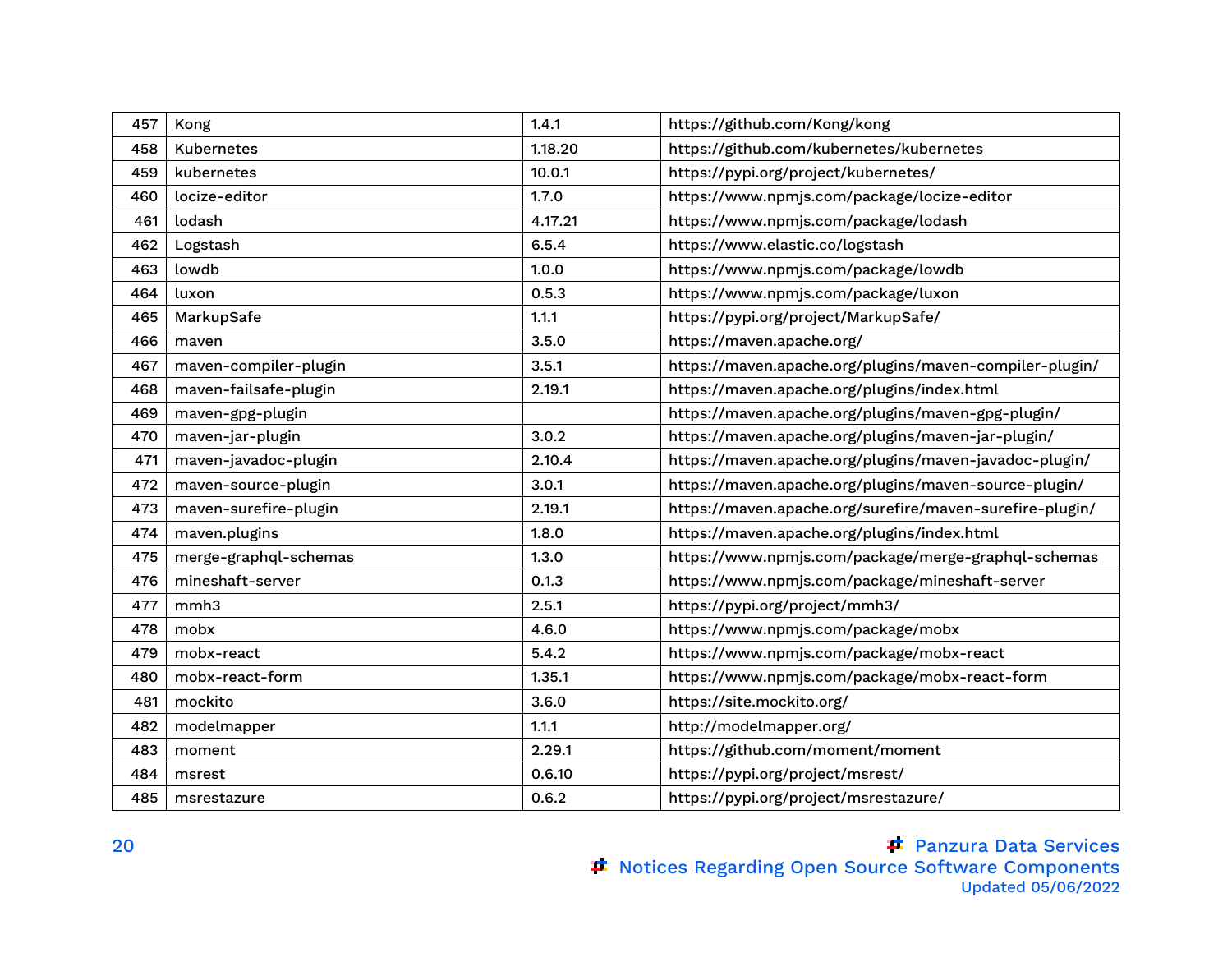| 486 | MySQL               | 8.0.17  | https://www.mysql.com/products/community/                             |
|-----|---------------------|---------|-----------------------------------------------------------------------|
| 487 | ndjson              | 1.5.0   | https://www.npmjs.com/package/ndjson                                  |
| 488 | newrelic            | 7.5.0   | https://www.npmjs.com/package/newrelic                                |
| 489 | nexus               | 1.0.0   | https://github.com/graphql-nexus/nexus                                |
| 490 | nginx               | 1.14.0  | https://www.nginx.com/                                                |
| 491 | node-cache          | 4.2.0   | https://www.npmjs.com/package/node-cache                              |
| 492 | node-fetch          | 1.7.3   | https://www.npmjs.com/package/node-fetch                              |
| 493 | node-sass           | 5.0.0   | https://github.com/sass/node-sass                                     |
| 494 | node-vault          | 0.9.0   | https://www.npmjs.com/package/node-vault                              |
| 495 | not-yet-commons-ssl | 0.3.9   | https://javalibs.com/artifact/ca.juliusdavies/not-yet-<br>commons-ssl |
| 496 | now                 | V1.1.1  | github.com/jinzhu/now                                                 |
| 497 | oauthlib            | 3.1.0   | https://pypi.org/project/oauthlib/                                    |
| 498 | org.objenesis       | 2.3.0   | http://objenesis.org/                                                 |
| 499 | paramiko            | 2.7.1   | https://pypi.org/project/paramiko/                                    |
| 500 | passlib             | 1.7.2   | https://pypi.org/project/passlib/                                     |
| 501 | path-browserify     | 1.0.0   | https://www.npmjs.com/package/path-browserify                         |
| 502 | pathlib2            | 2.3.5   | https://pypi.org/project/pathlib2/                                    |
| 503 | pdfjs-dist          | 2.1.266 | https://www.npmjs.com/package/pdfjs-dist                              |
| 504 | pip                 | 8.1.2   | https://pypi.org/project/pip/                                         |
| 505 | platform            | 1.3.5   | https://www.npmjs.com/package/platform                                |
| 506 | postcss-import      | 14.0.0  | https://github.com/postcss/postcss-import                             |
| 507 | prettier            | 2.0.5   | https://www.npmjs.com/package/prettier                                |
| 508 | Prometheus          | 2.2.1   | https://github.com/prometheus/prometheus                              |
| 509 | prop-types          | 15.6.2  | https://www.npmjs.com/package/prop-types                              |
| 510 | protoc-gen-go-grpc  | V1.1.0  | https://github.com/grpc/grpc-go                                       |
| 511 | psutil              | 5.6.7   | https://pypi.org/project/psutil/                                      |
| 512 | pyasn1              | 0.4.8   | https://pypi.org/project/pyasn1/                                      |
| 513 | pyasn1-modules      | 0.2.7   | https://pypi.org/project/pyasn1-modules/                              |
| 514 | pycparser           | 2.19.0  | https://pypi.org/project/pycparser/                                   |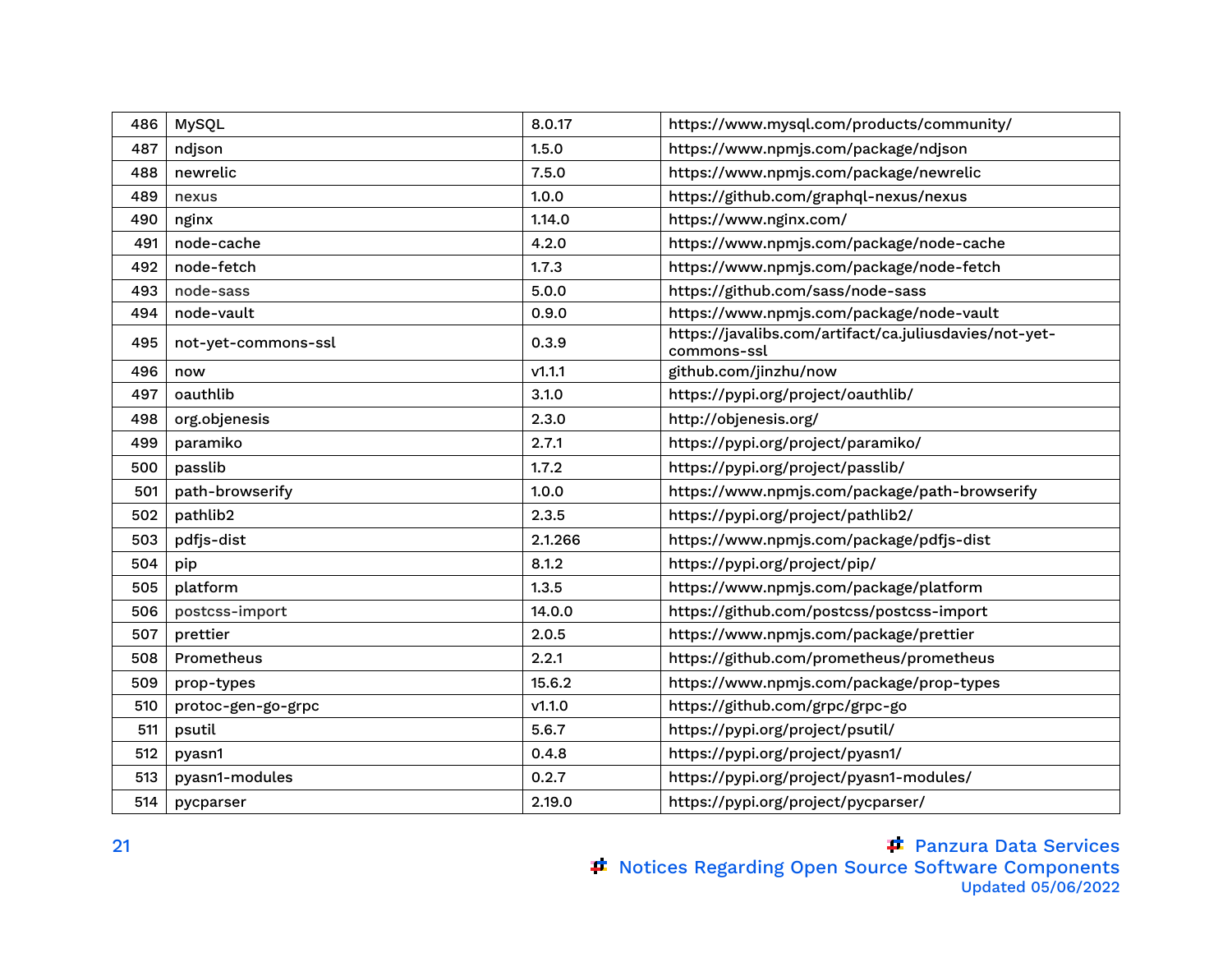| 515 | pycurl                  | 7.19.0 | https://pypi.org/project/pycurl/                      |
|-----|-------------------------|--------|-------------------------------------------------------|
| 516 | pygobject               | 3.22.0 | https://pypi.org/project/PyGObject/                   |
| 517 | pygpgme                 | 0.3.0  | https://pypi.org/project/pygpgme/                     |
| 518 | PyJWT                   | 1.7.1  | https://pypi.org/project/PyJWT/                       |
| 519 | pyliblzma               | 0.5.3  | https://pypi.org/project/pyliblzma/                   |
| 520 | PyNaCl                  | 1.3.0  | https://pypi.org/project/PyNaCl/                      |
| 521 | python                  | 2.7.5  | https://www.python.org/                               |
| 522 | python-dateutil         | 2.8.1  | https://pypi.org/project/python-dateutil/             |
| 523 | python-etcd             | 0.4.5  | https://pypi.org/project/python-etcd/                 |
| 524 | pyvmomi                 | 6.7.3  | https://pypi.org/project/pyvmomi/                     |
| 525 | pyxattr                 | 0.5.1  | https://pypi.org/project/pyxattr/                     |
| 526 | PyYAML                  | 5.2.0  | https://pypi.org/project/PyYAML/                      |
| 527 | qrcode                  | 1.4.4  | https://www.npmjs.com/package/qrcode                  |
| 528 | qs                      | 6.9.3  | https://www.npmjs.com/package/qs                      |
| 529 | quartz                  | 0.7.5  | http://www.quartz-scheduler.org/                      |
| 530 | query-string            | 6.2.0  | https://www.npmjs.com/package/query-string            |
| 531 | RabbitMQ                | 3.8.2  | https://github.com/rabbitmq/rabbitmq-server           |
| 532 | raf                     | 3.4.0  | https://www.npmjs.com/package/raf                     |
| 533 | ramda                   | 0.27.1 | https://www.npmjs.com/package/ramda                   |
| 534 | rc-slider               | 8.6.1  | https://www.npmjs.com/package/rc-slider               |
| 535 | react                   | 17.0.2 | https://github.com/facebook/react                     |
| 536 | react-collapse          | 4.0.3  | https://www.npmjs.com/package/react-collapse          |
| 537 | react-confirm-alert     | 2.1.0  | https://www.npmjs.com/package/react-confirm-alert     |
| 538 | react-copy-to-clipboard | 5.0.1  | https://www.npmjs.com/package/react-copy-to-clipboard |
| 539 | react-date-picker       | 6.10.1 | https://www.npmjs.com/package/react-date-picker       |
| 540 | react-datepicker        | 2.10.1 | https://www.npmjs.com/package/react-datepicker        |
| 541 | react-dates             | 20.2.5 | https://www.npmjs.com/package/react-dates             |
| 542 | react-datetime          | 2.16.3 | https://www.npmjs.com/package/react-datetime          |
| 543 | react-dom               | 17.0.2 | https://github.com/facebook/react                     |
| 544 | react-emotion           | 9.2.12 | https://www.npmjs.com/package/react-emotion           |

Panzura Data Services Notices Regarding Open Source Software Components Updated 05/06/2022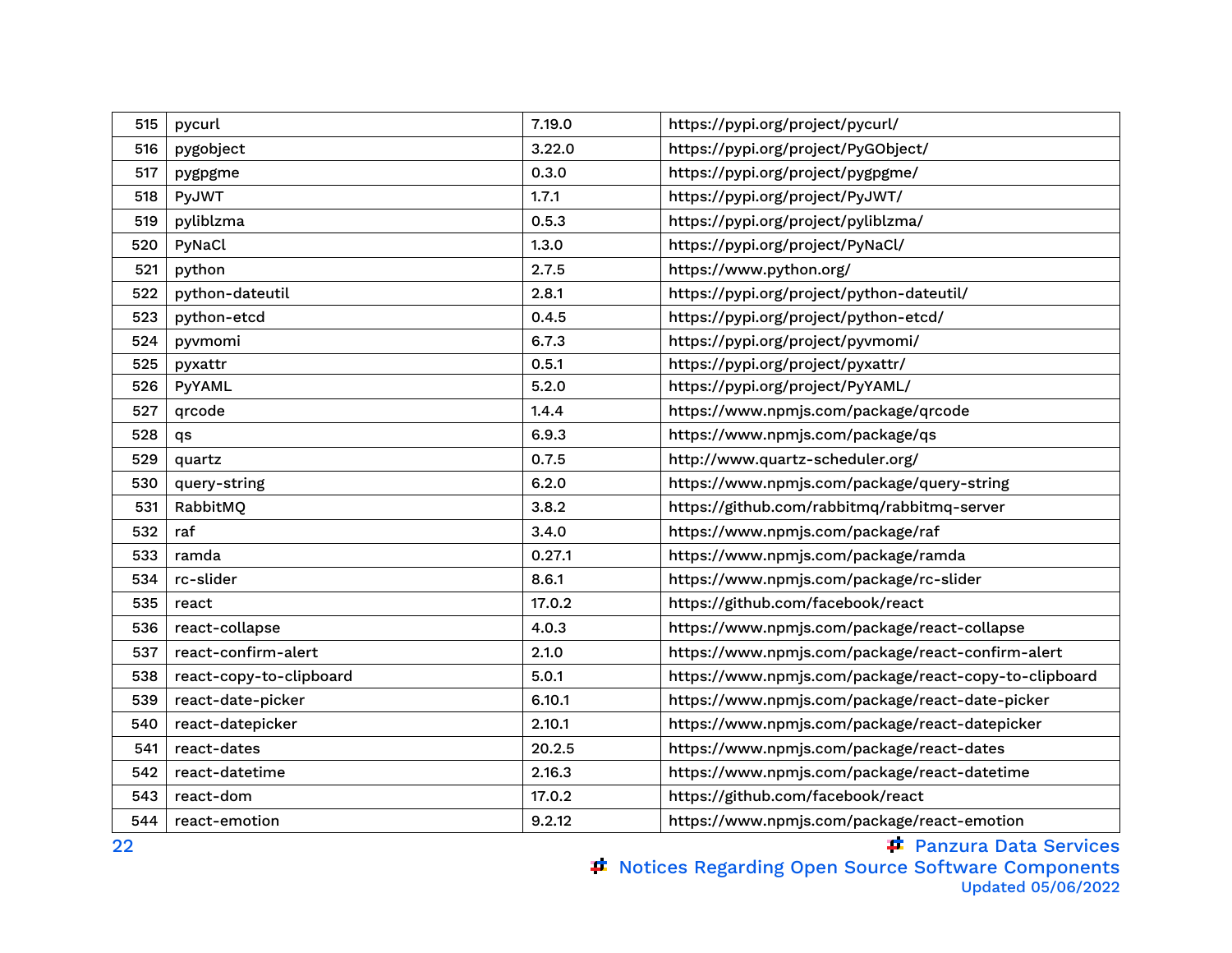| 545 | react-event-listener      | 0.6.4          | https://www.npmjs.com/package/react-event-listener          |
|-----|---------------------------|----------------|-------------------------------------------------------------|
| 546 | react-google-recaptcha-v3 | 1.1.0          | https://www.npmjs.com/package/react-google-recaptcha-<br>v3 |
| 547 | react-helmet              | 5.2.1          | https://www.npmjs.com/package/react-helmet                  |
| 548 | react-i18next             | 8.3.8          | https://www.npmjs.com/package/react-i18next                 |
| 549 | react-icheck              | 0.3.8          | https://www.npmjs.com/package/react-icheck                  |
| 550 | react-input-range         | 1.3.0          | https://www.npmjs.com/package/react-input-range             |
| 551 | react-media               | 1.9.2          | https://www.npmjs.com/package/react-media                   |
| 552 | react-modal               | 3.6.1          | https://www.npmjs.com/package/react-modal                   |
| 553 | react-motion              | 0.5.2          | https://www.npmjs.com/package/react-motion                  |
| 554 | react-pdf                 | 4.0.0          | https://www.npmjs.com/package/react-pdf                     |
| 555 | react-perfect-scrollbar   | 1.5.8          | https://www.npmjs.com/package/react-perfect-scrollbar       |
| 556 | react-popper              | 0.10.4         | https://www.npmjs.com/package/react-popper                  |
| 557 | react-redux               | 7.2.3          | https://github.com/reduxjs/react-redux                      |
| 558 | react-redux-form          | 1.16.8         | https://www.npmjs.com/package/react-redux-form              |
| 559 | react-router              | 4.3.1          | https://www.npmjs.com/package/react-router                  |
| 560 | react-router-dom          | 5.2.0          | https://github.com/remix-run/react-router                   |
| 561 | react-scripts             | 4.0.3          | https://github.com/facebook/create-react-app                |
| 562 | react-stripe-elements     | 2.0.3          | https://www.npmjs.com/package/react-stripe-elements         |
| 563 | react-tag-input           | 5.1.1          | https://www.npmjs.com/package/react-tag-input               |
| 564 | react-tagsinput           | 3.19.0         | https://www.npmjs.com/package/react-tagsinput               |
| 565 | react-toastify            | 5.4.0          | https://www.npmjs.com/package/react-toastify                |
| 566 | react-toggle              | 4.0.2          | https://www.npmjs.com/package/react-toggle                  |
| 567 | react-tooltip             | 3.9.0          | https://www.npmjs.com/package/react-tooltip                 |
| 568 | react-vis                 | 1.11.7         | https://www.npmjs.com/package/react-vis                     |
| 569 | recompose                 | 0.27.0         | https://www.npmjs.com/package/recompose                     |
| 570 | Redis                     | 4.0.14         | https://redis.io/                                           |
| 571 | redux                     | 4.0.5          | https://github.com/reduxjs/redux                            |
| 572 | redux-awesome-sauce       | 0.0.2          | https://www.npmjs.com/package/redux-awesome-sauce           |
| 573 | redux-first-router        | $0.0.16$ -next | https://www.npmjs.com/package/redux-first-router            |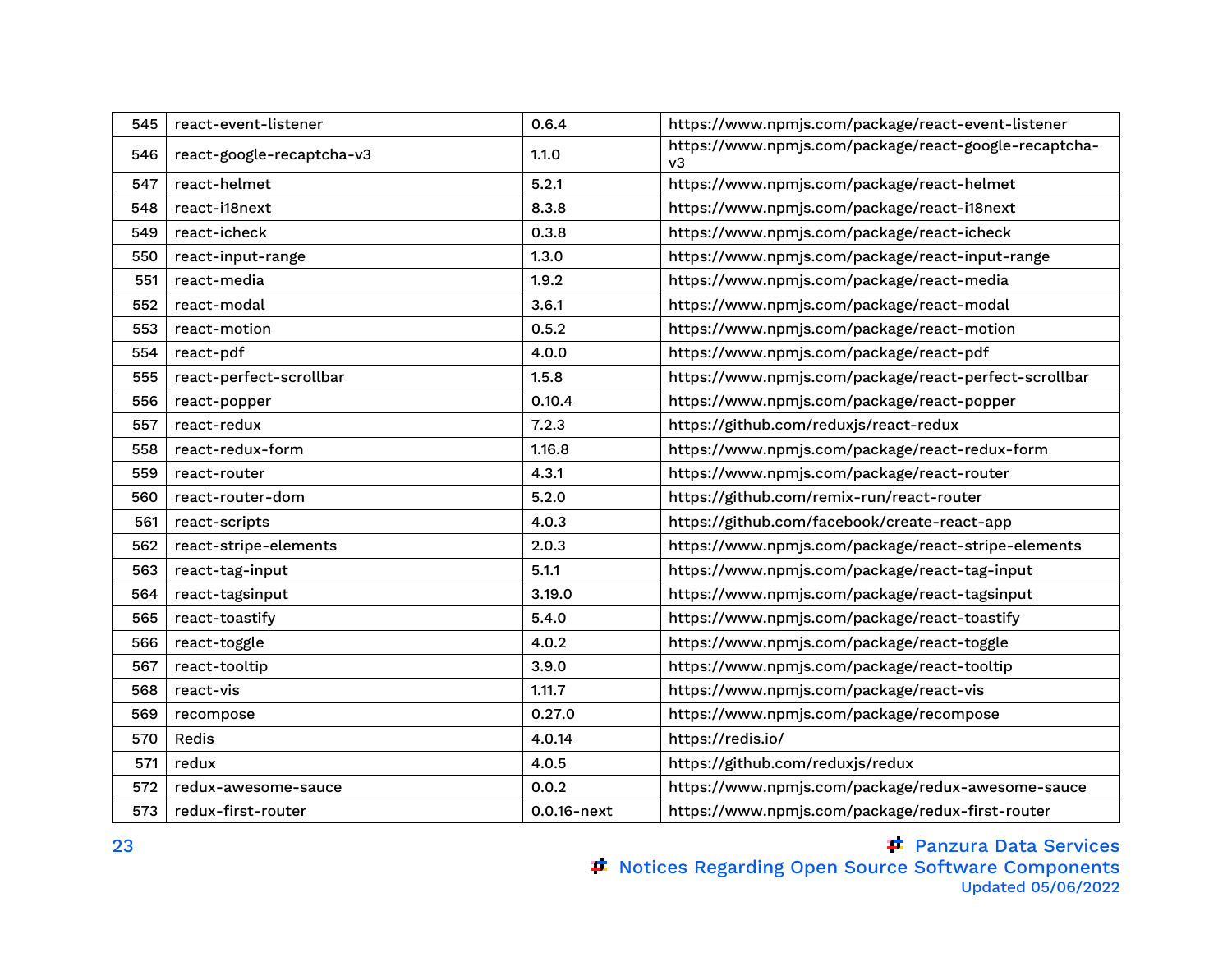| 574 | redux-first-router-link | 1.4.2          | https://www.npmjs.com/package/redux-first-router-link |
|-----|-------------------------|----------------|-------------------------------------------------------|
| 575 | redux-saga              | 0.16.0         | https://www.npmjs.com/package/redux-saga              |
| 576 | request                 | v1.0.5         | github.com/monaco-io/request                          |
| 577 | request-promise         | 4.2.2          | https://www.npmjs.com/package/request-promise         |
| 578 | requests                | 2.22.0         | https://pypi.org/project/requests/                    |
| 579 | requests-oauthlib       | 1.3.0          | https://pypi.org/project/requests-oauthlib/           |
| 580 | reselect                | 3.0.1          | https://www.npmjs.com/package/reselect                |
| 581 | rsa                     | 3.4.2          | https://pypi.org/project/rsa/                         |
| 582 | ruamel.ordereddict      | 0.4.14         | https://pypi.org/project/ruamel.ordereddict/          |
| 583 | ruamel.yaml             | 0.16.5         | https://pypi.org/project/ruamel.yaml/                 |
| 584 | ruamel.yaml.clib        | 0.2.0          | https://pypi.org/project/ruamel.yaml.clib/            |
| 585 | s3transfer              | 0.2.1          | https://pypi.org/project/s3transfer/                  |
| 586 | saml-client             | 1.4.0          | https://github.com/coveooss/saml-client               |
| 587 | santuario.xmlsec        | 2.1.1          | https://santuario.apache.org/                         |
| 588 | scandir                 | 1.10.0         | https://pypi.org/project/scandir/                     |
| 589 | script                  | v0.18.0        | https://github.com/bitfield/script                    |
| 590 | setuptools              | 42.0.2         | https://pypi.org/project/setuptools/                  |
| 591 | shiro-cas               | 1.3.2          | https://shiro.apache.org/cas.html                     |
| 592 | shiro-core              | 5.0.5          | https://shiro.apache.org/                             |
| 593 | shiro-web               | 1.3.2          | https://shiro.apache.org/                             |
| 594 | sigs.k8s.io/yaml        | v1.1.0, v1.2.0 | https://github.com/kubernetes-sigs/yaml               |
| 595 | simplejavamail          | 4.4.5          | http://www.simplejavamail.org/                        |
| 596 | six                     | 1.13.0         | https://pypi.org/project/six/                         |
| 597 | sjson                   | v1.1.2         | github.com/tidwall/sjson                              |
| 598 | slf4j                   | 1.4.1          | http://www.slf4j.org/                                 |
| 599 | slf4j-api               | 4.12.0         | http://www.slf4j.org/                                 |
| 600 | socket.io               | 2.4.1          | https://www.npmjs.com/package/socket.io               |
| 601 | socket.io-client        | 2.0.4          | https://www.npmjs.com/package/socket.io-client        |
| 602 | speakeasy               | 2.0.0          | https://www.npmjs.com/package/speakeasy               |
| 603 | ssh-import-id           | 5.6.0          | https://pypi.org/project/ssh-import-id/               |

Panzura Data Services

Notices Regarding Open Source Software Components Updated 05/06/2022